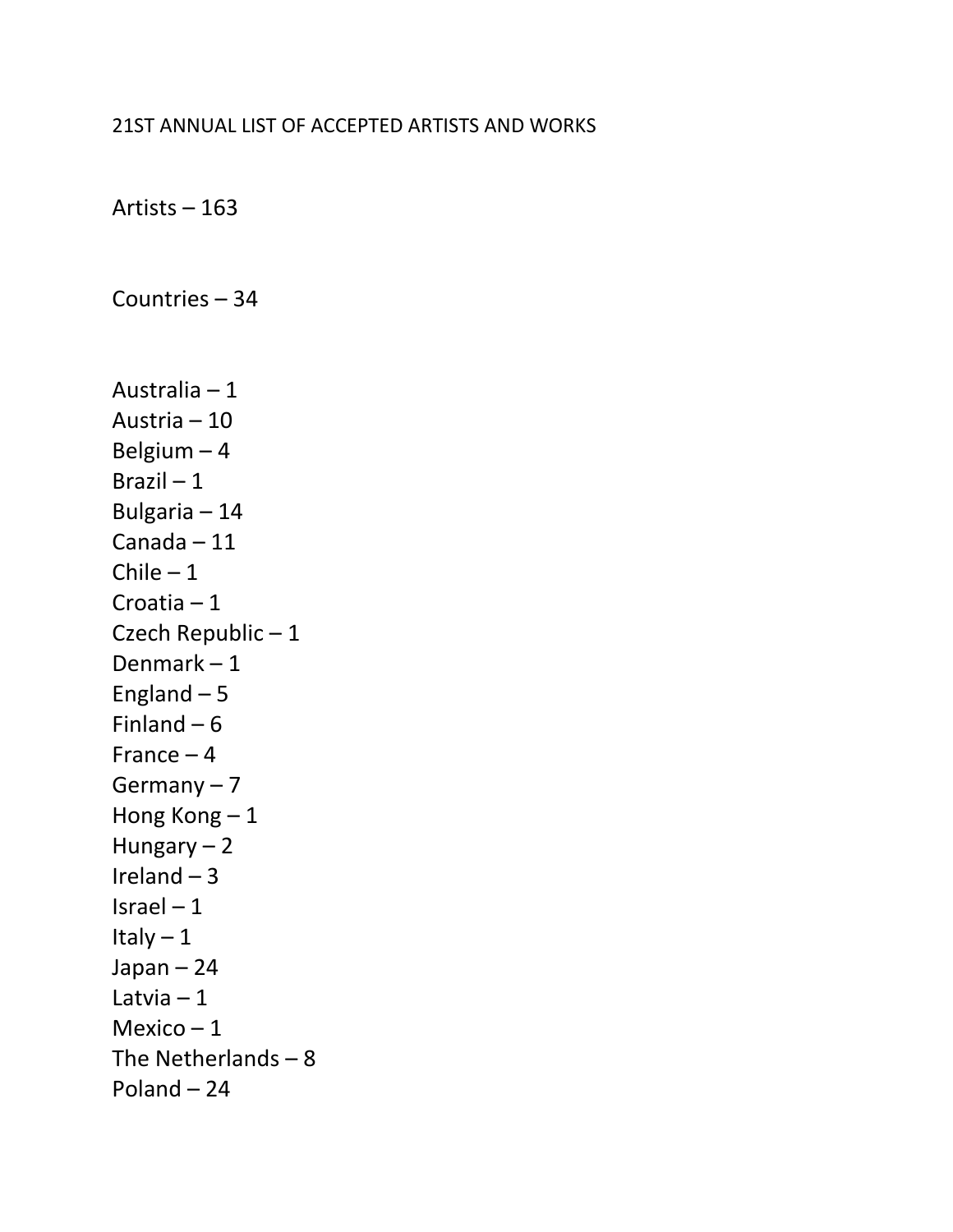Romania – 2 Slovenia – 3 Spain  $-1$ Sweden – 3 Switzerland – 5 Taiwan ROC – 2 Thailand  $-1$ Ukraine – 1 U. S. A. – 11 Venezuela – 1

#### STAND FOR UKRAINE

Artists dedicated works to the brave Ukrainian people Please find the works in this list below

ALICJA HABISIAK – MATCZAK, Poland DAVID SARASA RENEDO, Spain HANSRUEDI FEHR, Switzerland JOLANTA RUDZKA HABISIAK, Poland KEIKO KOBAYASHI, Japan KITTY DOOMERNIK, the Netherlands MONICA LEDERBAUER, Austria PAUL – MARC CAMIC, England RENE VAN KEMPEN, the Netherlands ZANE SHUMEIKO, Latvia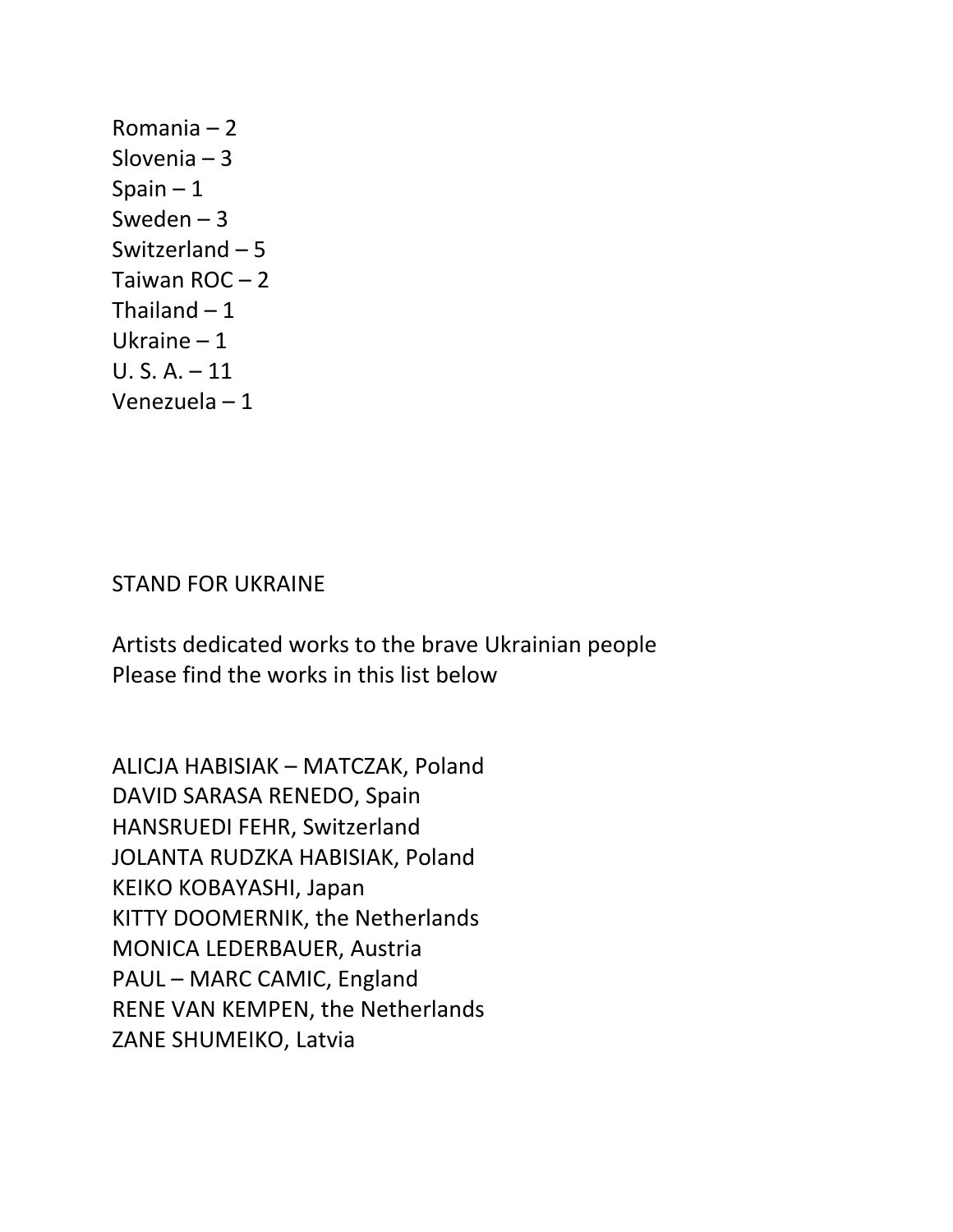Special Presentation

MARIA HEED, Sweden

- 1. Reflection, 2020, Etching, 12 x 9 cm 70
- 2. The Location of the three Gates, 2022, Etching, 10 x 10 cm  $-70$
- 3. Hope, 2021, Etching, 10 x 10 cm 70
- 4. (Majgreve) May count, 2020, Etching, 36 x 17 cm –
- 5. (Handling) Act, 2020, Etching, 24 x 30 cm
- 6. (Dans vid Loing) Dance beside Loing, 2020, Etching, 33 x 9 cm –
- 7. (Vårdträd) Protecting tree, 2020, Etching, 24 x 27 cm –
- 8. (Stora och lilla grottan) The big and the small cave, Etching, 17 x  $25$  cm  $-$
- 9. (Föreställning) Performance 1, 2020, Linocut, 30 x 21 cm –
- 10.Föreställning) Performance 2, 2020, Linocut, 30 x 21 cm –
- 11.Föreställning) Performance 3, 2020, Linocut, 30 x 21 cm –
- 12. (Gåvor) Gifts, 2020, Etching, 15 x 21 cm –
- 13. (Floden) The River, 2020, Etching, 24 x 18 cm -

Special Presentation

Faculty of Creative and Critical Studies, Department of Creative Studies, University of British Columbia Okanagan Canada

Curator PROF. BRIAR CRAIG

BRIAR CRAIG, Canada

1. You will benefit, 2022, Screen print, 29 x 21 cm – 100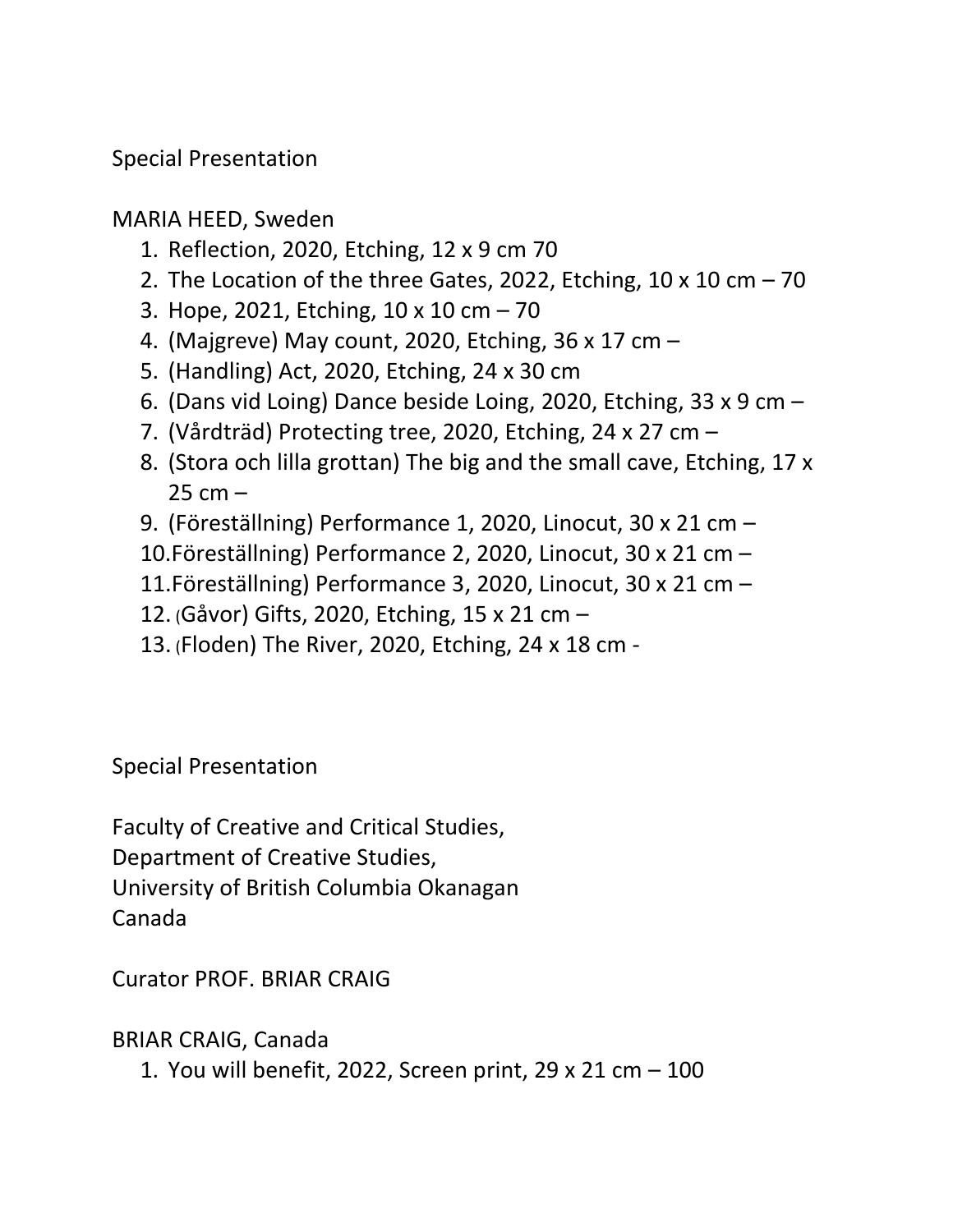ANDREY ALLAN, Canada

1. Postcard from Dad, 2022, Screen print, 13 x 11 cm – 50

# ARI SPARKS, Canada

1. Just a little Guy, 2022, Mono print and UV Screen print, 29 x 22 cm – 100

### AUBREY CREASOR, Canada

1. Untitled, 2022, Screen print, 29 x 23 cm – 50

# JENNA COOPER, Canada

1. Explore and Experience, 2022, Screen print,  $18,3 \times 18,3 \text{ cm} - 50$ 

# KATJA EWART, Canada

1. Untitled, 2022, Screen print, 25 x 20 cm – 50

# PEYTON LYNCH, Canada

1. Take me Home, 2022, UV Screen print, 12 x 12 cm – 50

# SARA LARSEN, Canada

- 1. Found Object 1, 2022, UV Ink on Stonehenge, 8,3 x 5,3 cm 100
- 2. Found Object 2, 2022, UV Ink on Stonehenge, 8,3 x 5,3 cm 100
- 3. Found Sock, 2022, UV Ink on Stonehenge, 14 x 10 cm 100

# TIN LAAM AU, Hong Kong

1. Home sweet Home, 2022, Screen print, 20,5 x 13,5 – 50

Special Presentation

Iida Shi, Japan - Printmaking Group HANGA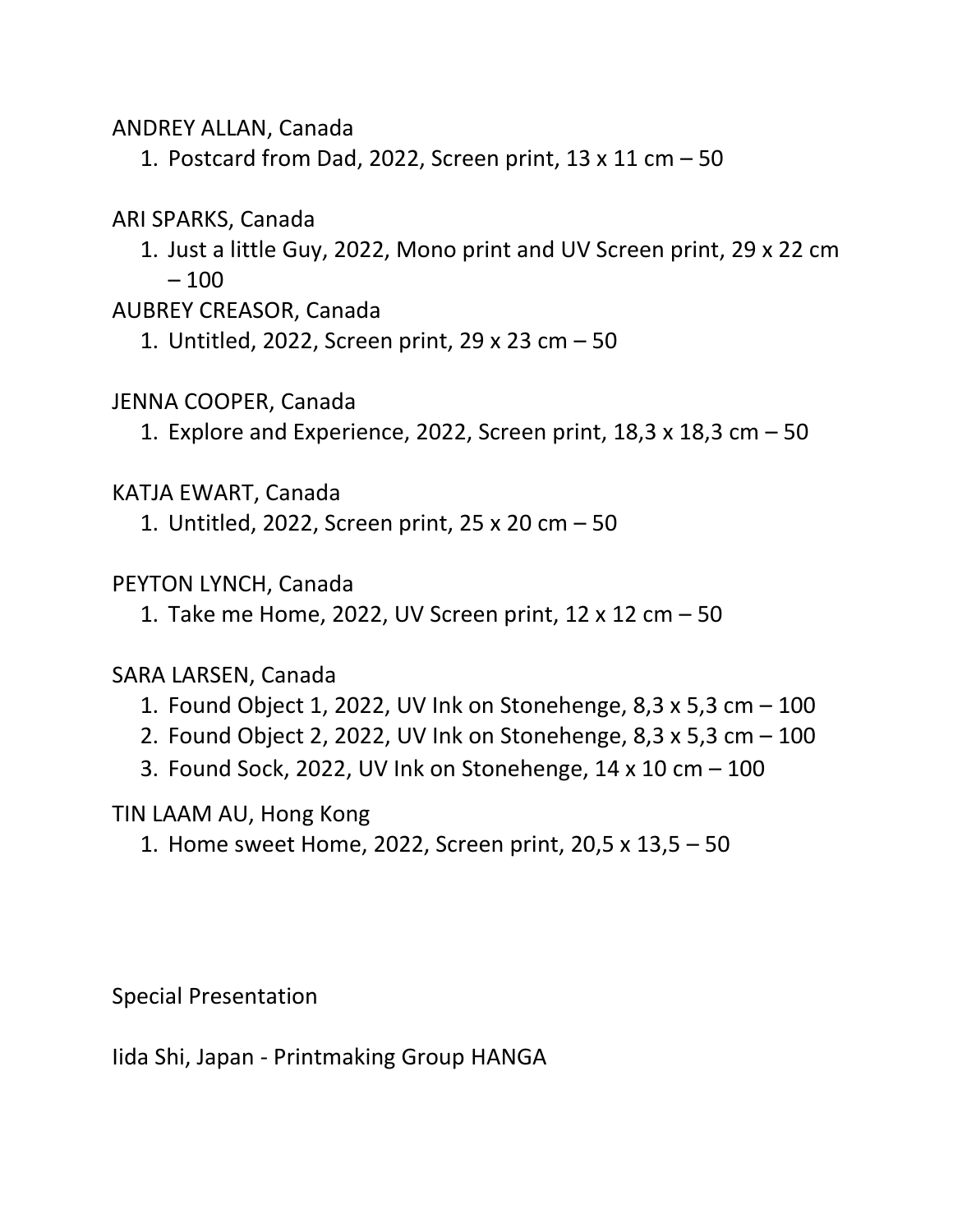### KEISUKE KOJIMA, Japan

- 1. This Side, 2022, Etching, Aquatint, 14,7 x 18 cm 135
- 2. Boundary, 2022, Etching, Aquatint, 14,7 x 18 cm 135
- 3. Time of the Shadow, 2022, Etching, Aquatint, 15,7 x 22,5 cm 135

# KISEKO OGASAWARA, Japan

- 1. A Leaf with a Name, 2021, Aquatint, Mezzotint, 15 x 20 cm  $-60$
- 2. Untitled, 2021, Mezzotint, 10 x 10 cm 50

# MASAKAZU KITAZAWA, Japan

- 1. My Heart leaps for Joy 1, 2021, Etching, Aquatint, 22  $\times$  15 cm  $-$ 100
- 2. My Heart leaps for Joy 2, 2021, Etching, Aquatint, 22  $\times$  15 cm  $-$ 100

# MIWAKO OSO, Japan

- 1. Tangled 2102 For F, 2021, Etching Aquatint, 18 x 20 cm 80
- 2. Invisible, 2020, Etching, Aquatint, 9,8 x 18,2 cm 50
- 3. The long Journey to Mourn, 2021, Etching, Aquatint, Japanese Paper, 20 x 25 cm – 60

# MUTSUKO ANDO, Japan

- 1. Saisai, 2021, Etching, Aquatint, 15 x 12 cm 50
- 2. Zinnia, 2021, Etching, Aquatint,20 x 15 cm 50

# TOSHIMI KITANO, Japan

- 1. A View 2122, 2022, Etching, Aquatint, 24 x 18 cm 120
- 2. Cityscape 2107, 2022, Etching, Aquatint, 18 x 15 cm 110
- 3. File up 1522, 2022, Etching, Aquatint, 12,5 x 12 cm 80

YOKO UMEDA, Japan

- 1. A symphony in Spring, 2021, Etching, Aquatint, 20  $\times$  14,8 cm  $-$  80
- 2. Fresh I, 2021, Etching, Aquatint, 14,8 x 11,7 cm 60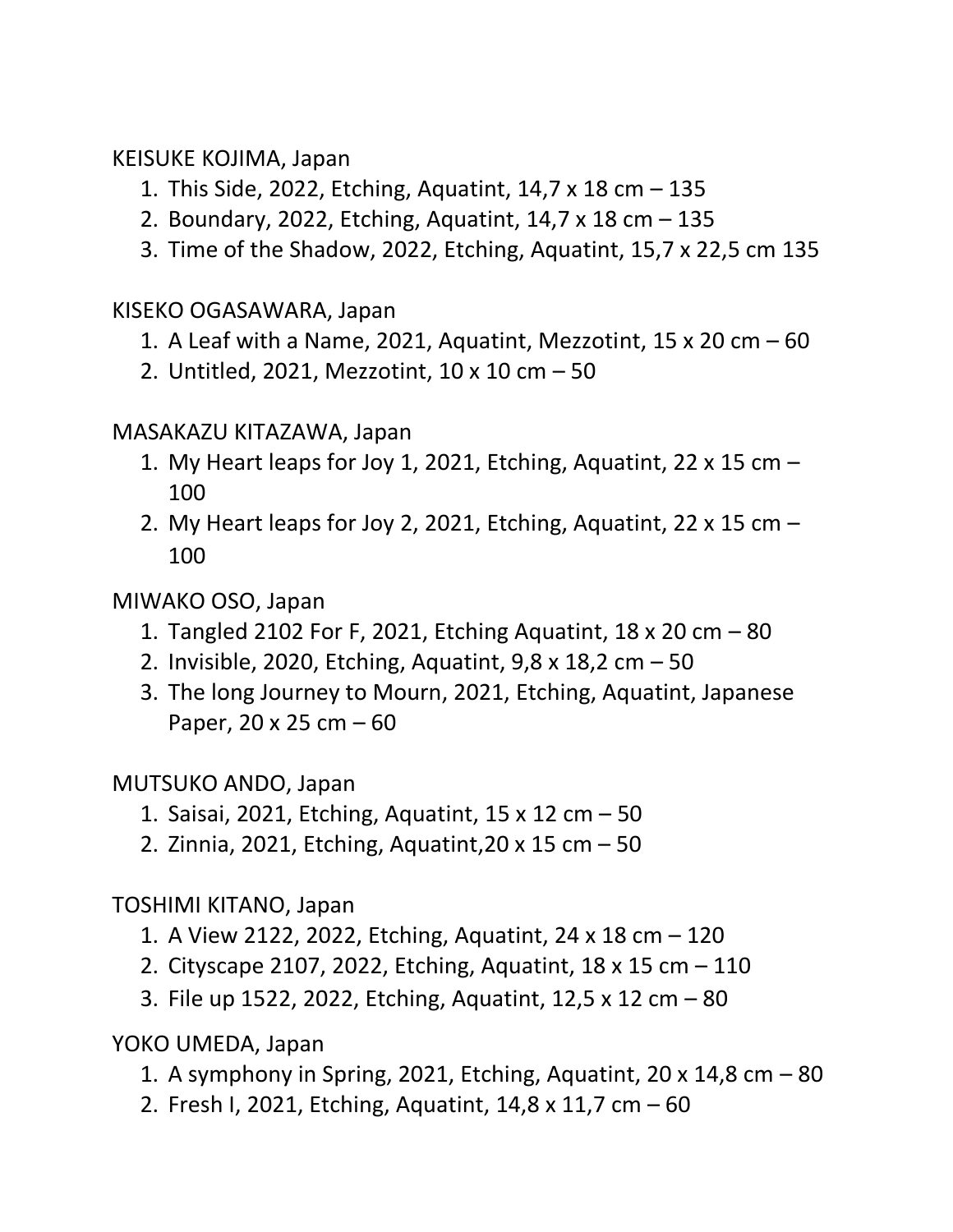3. Fresh II, 2021, Etching, Aquatint, 15 x 9,7 cm – 80

Special Presentation

Artists – students from FACULTY OF ARTS MARIA CURIE SKŁODOWSKA UNIVERSITY in Lublin Poland

**CURATOR** Alicja Snoch-Pawlowska Associate Professor Dean of the Faculty of Arts

# ALICJA SNOCH – PAWLOWSKA, Poland

- 1. Detail A1, 2022, Serigraphy, 16 x 14 cm 30
- 2. Detail A2, 2022, Serigraphy, 16 x 14 cm 30
- 3. Detail A3, 2022, Serigraphy, 16 x 14 cm 30

#### BARTOSZ KORSZUN, Poland

- 1. Drifter 1, 2022, Etching, Aquatint, 13,7 x 9,7 cm 50
- 2. Session, 2022, Etching, Aquatint, 19,7 x 14,8 cm 50
- 3. Drifter 2, 2022, Etching, Aquatint, 13,7 x 9,7 cm 50

# DOMINIKA KOSIDLO, Poland

- 1. Reborn 1, 2022, Etching, Aquatint, 10 x 10 cm 25
- 2. Reborn 2, 2022, Etching, Aquatint, 10 x 10 cm 25
- 3. Reborn 3, 2022, Etching, Aquatint, 10 x 10 cm 25

# JOANNA KOBIALKA, Poland

- 1. Knight, 2022, Dry Point, 13,7 x 6 cm 25
- 2. Witch, 2022, Etching, 11 x 4,7 cm 25
- 3. A Head in Clouds, Copper Engraving, 8 x 10 cm 35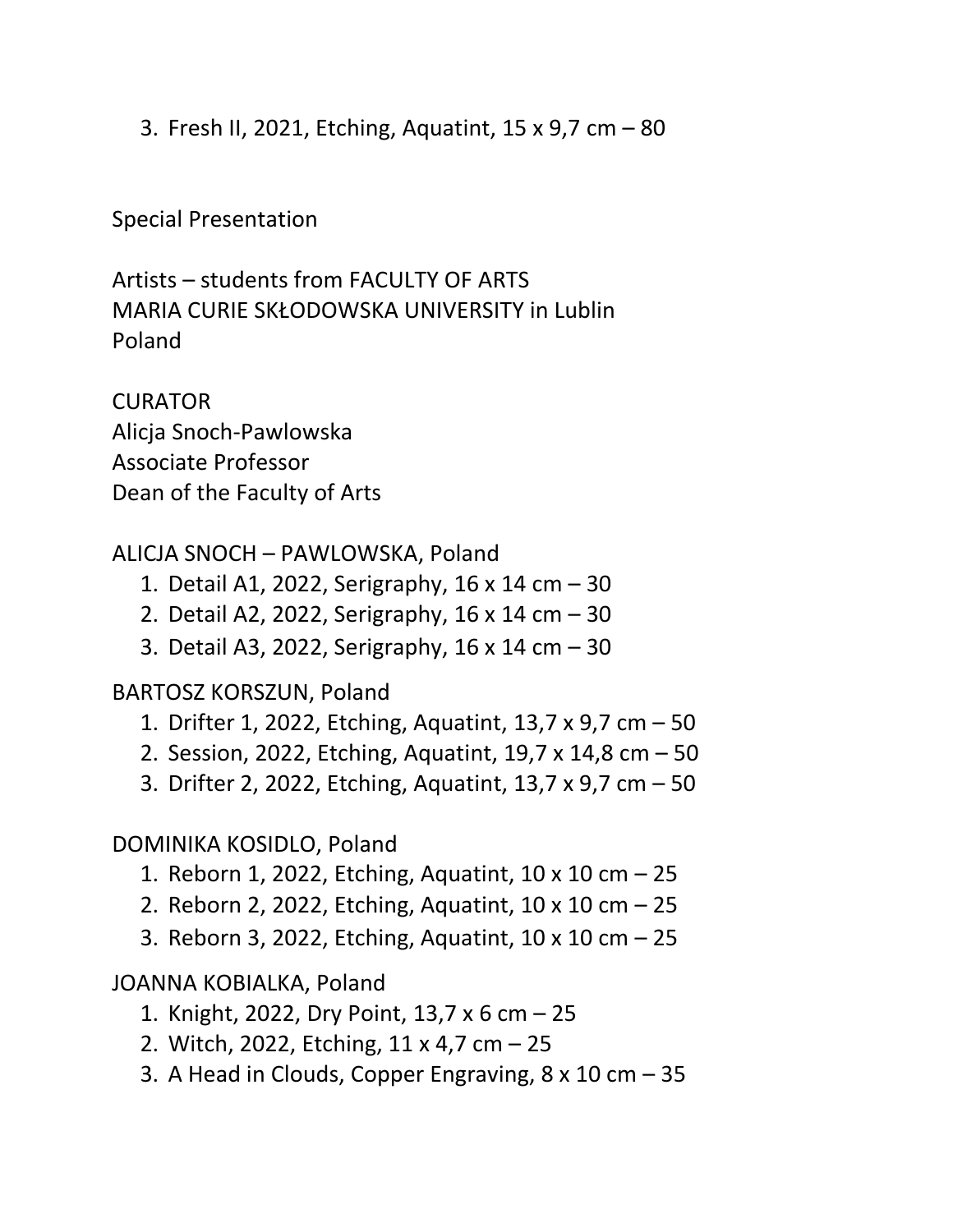### MONIKA MIAZEK, Poland

- 1. Whalefly, 2021, Etching, Aquatint, 20 x 15 cm 40
- 2. Encounter, 2022, Etching, Aquatint,  $20 \times 15$  cm  $-40$
- 3. Thumbelina, 2021, Etching, Aquatint, 20 x 15 cm 40

# NATALIA SZOSTAKIEWICZ, Poland

- 1. Corgi, 2022, Etching, Aquatint, 13,5 x 9,5 cm 20
- 2. Dachshund, 2022, Etching, Aquatint, 13,5 x 9,5 cm 20
- 3. Doberman, 2022, Etching, Aquatint, 13,5 x 9,5 cm 20

# SANDRA URBANEK, Poland

- 1. mp 3, 2022, Etching, Aquatint, 10 x 10 cm 15
- 2. Gramophone, 2022, Etching, Aquatint,  $10 \times 10$  cm  $-15$
- 3. Tape, 2022, Etching, Aquatint, 10 x 10 cm 15

# VALERIIA CHOLOVSKA, Ukraine

- 1. Golubtsi in a Ukrainian Plate, 2022, Etching, Aquatint, 12 x 12 cm – 100
- 2. Ukrainian Doll Motanka, 2022, Etching, Aquatint, 12 x 12 cm 100
- 3. Honey Bee in Ukrainian Cherries, 2022, Etching, Aquatint, 12 x 12  $cm - 100$

# VITTORIA GAJDA, Poland

- 1. Harpy I, 2022, Etching, Aquatint, 20 x 15 cm 25
- 2. Harpy II, 2022, Etching, Aquatint, 20 x 15 cm 25
- 3. Harpy III, 2022, Etching, Aquatint, 20 x 15 cm 25

International Artists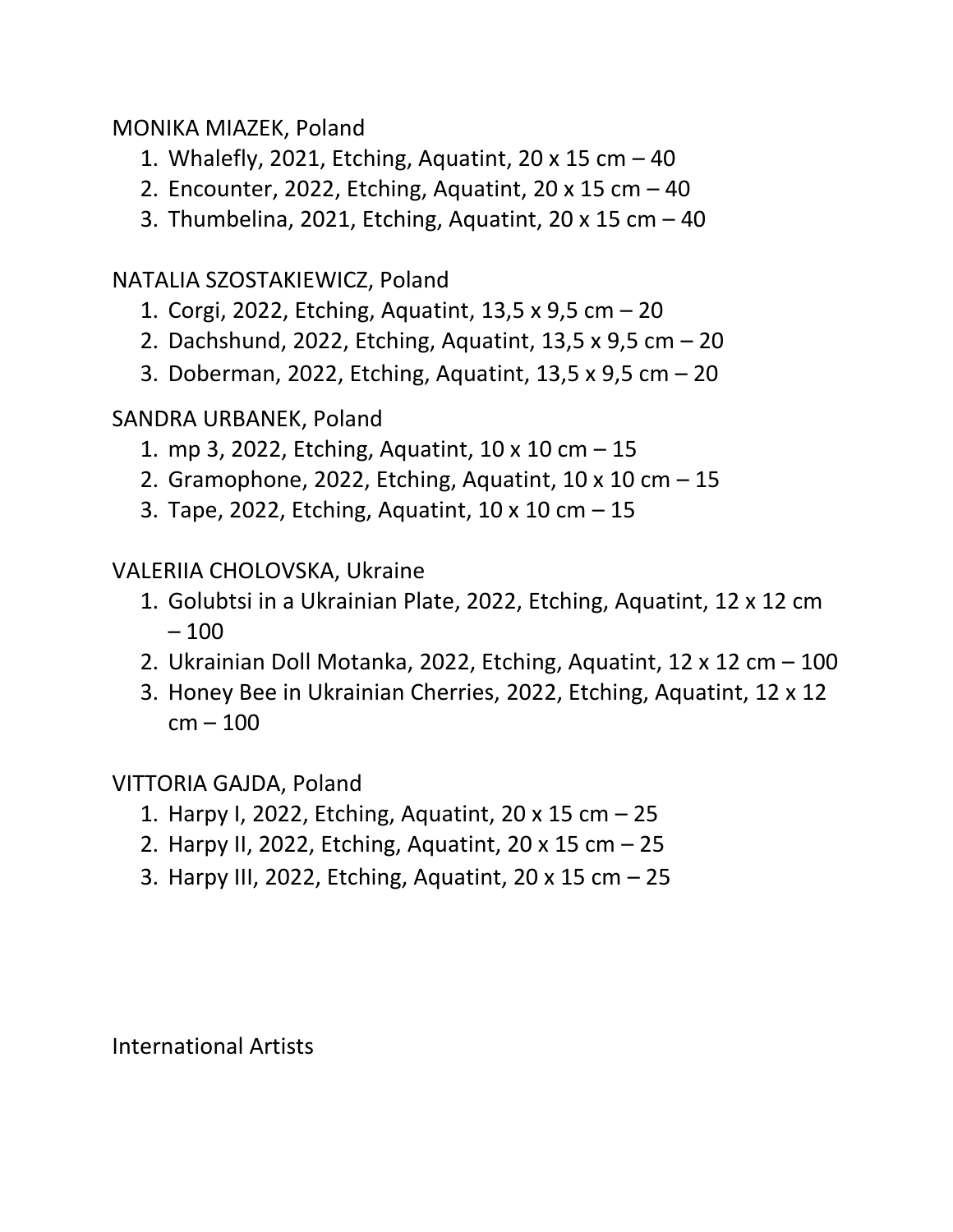AGATA DWORZAK – SUBOCZ, Poland

- 1. Space 6943, 2021, Digital Print, 9 x 12 cm 95
- 2. Space 6944, 2021, Digital Print, 9 x 12 cm 95
- 3. Space 6945, 2021, Digital Print, 9 x 12 cm 95

AGATA PERZYNSKA, Poland

- 1. Somewhere, 2021, Dry Point, 11,2 x 16,8 cm 40
- 2. New Home, 2021, Dry Point, 18,5 x 19 cm 50
- 3. Multiplication, 2021, Dry Point, 9,5 x 7 cm 30

AGATA STEFANCZYK, Poland

- 1. Batalha, 2022, Etching, 22,3 x 16,3 cm 50
- 2. Three Foxes (Try lisy), 2022, Linocut, 20,5 x 20,5 cm 50

# AKEMI OHIRA, U. S. A.

- 1. Entitled, 2022, Mezzotint, 20 x 15 cm 200
- 2. I Be Fine, 2022, Mezzotint, 13,5 x 10,5 cm 150
- 3. Think First, 2022, Mezzotint, 13,5 x 10,5 cm 150

AKIKO INAGAKI, Japan

- 1. Born in the Water XXX, 2021, Etching, Aquatint,  $18 \times 15$  cm  $-80$
- 2. Born in the Water XXXIV, 2021, Etching, Aquatint,  $18 \times 15$  cm  $-80$
- 3. Born in the Water XXXV, 2021, Etching, Aquatint,  $18 \times 15$  cm  $-80$

ALICJA HABISIAK – MATCZAK, Poland

- 1. Welcome to Lodz, 2022, Etching, Aquatint, 9,8 x 14,8 cm 30
- 2. Behind the Scenes, 2022, Gum Print, 20,3 x 28,5 cm 50
- 3. Stand with Ukraine III Kiev Perspectives, 2022, Etching, 20,4 x 29 cm

ALJA KOSAR, Slovenia

- 1. Untitled I, 2022, Etching, 9 x 9 cm 50
- 2. Untitled II, 2022, Etching, 1,8 x 1,8 cm 50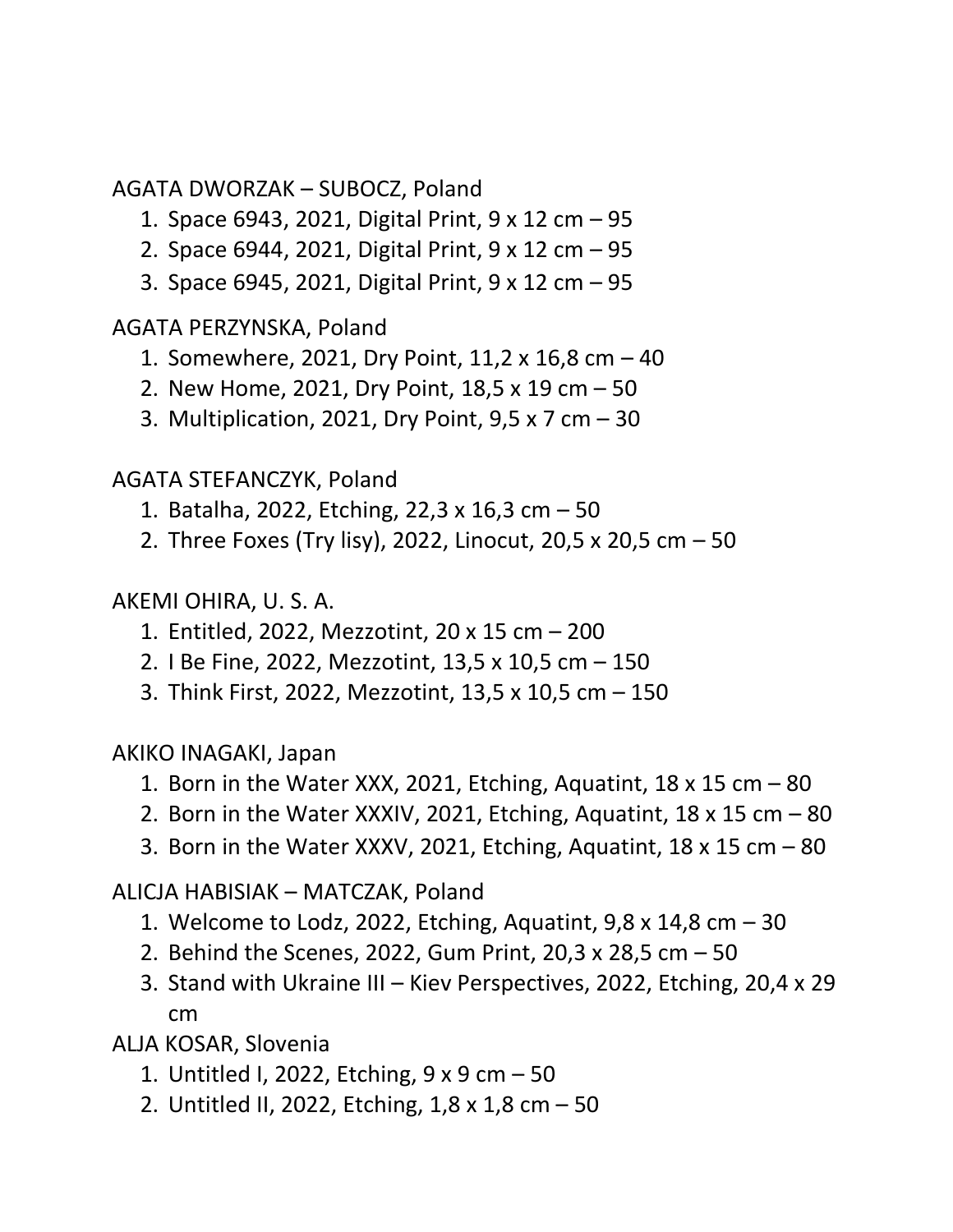ALINA JACKIEWICZ – KACZMAREK, Poland

- 1. Krakenes, 2021, Mezzotint, 11 x 15 cm 80
- 2. Dueodde, 2021, Mezzotint, 15 x 11 cm 80
- 3. Svalbard V, 2021, Intaglio, 2,5 x 17,5 cm 80

ANETA GLOWACKA, Poland

- 1. Advantage I, 2022, Mixed Media, 20 x 16 cm 150
- 2. Advantage II, 2022, Mixed Media, 20 x 16 cm 150
- 3. Advantage III, 2022, Mixed Media, 20 x 16 cm 150

# ANGELIKA SARA ZAJDLIC, Poland

- 1. Composition No. 3, 2022, Computer Graphic, 27,5 x 20 cm 35
- 2. Composition No. 4, 2022, Computer Graphic, 27,5 x 20 cm 35
- 3. Composition No. 5, 2022, Computer Graphic, 27,5 x 20 cm 35

ANN CHERNOW, U. S. A.

- 1. Disc Jockey, 2022, Lithograph, 6 x 5 cm 95
- 2. Desire, 2022, Lithograph, 5,5 x 5 cm 95
- 3. C`est Moi, 2022, Lithograph, 6 x 6 cm 95

# ANNA ARMINEN, Finland

- 1. Goldilocks (Finnish *Kultakutri*), 2021, Line Etching and Soft Ground, 10 x 10 cm – 110
- 2. Waves (Finnish *Laineet*), 2021, Line Etching and Soft Ground, 10 x  $10 cm - 110$

# ANNE DESMET, England

- 1. Travel Dreams  $1 -$  Exploring, 2021, Lithograph, 9 x 2,7 cm  $-$  150
- 2. Travel Dreams  $2 -$  Storm Light, 2021, Lithograph, 5 x 5 cm  $-$  150
- 3. Travel Dreams  $3 -$  Night Lights, 2021, Lithograph, 6 x 4 cm  $-$  150

ANNE SMITH, Australia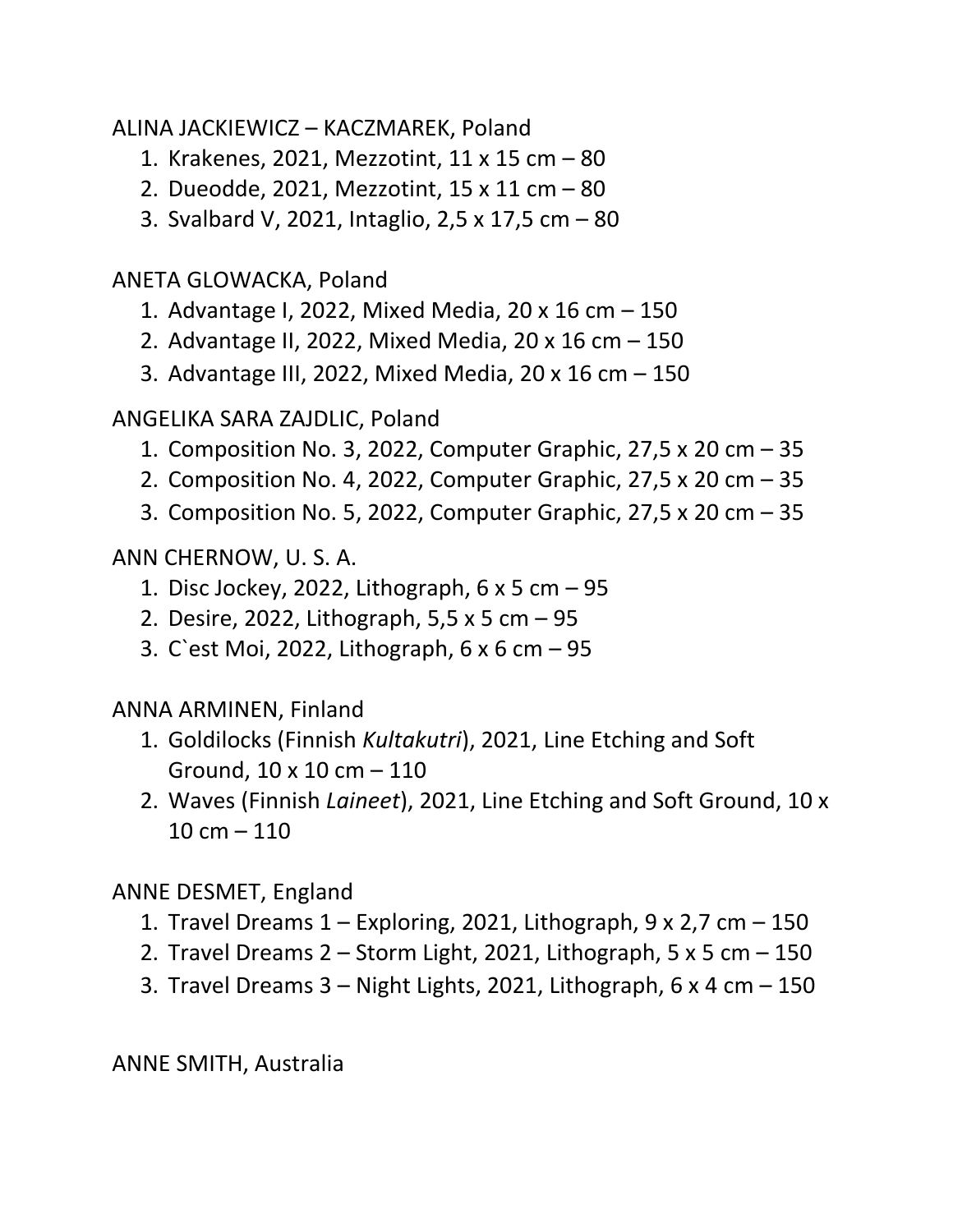ANTONINE BATHUEL, France

- 1. Green Courlan, 2022, Engraving on Plexiglas, 15,5 x 13,5 cm  $-$  100
- 2. Raccoon in or out somewhere, 2022, Engraving on Plexiglas, 13 x  $9.5 cm - 100$
- 3. Fish Marketing (En boule), 2022, Engraving on Plexiglas, 15 x 15 cm – 100

ARIS ENGEL, the Netherlands

- 1. Vuurtoren (Lighthouse), 2022, Collograph, 17 x 22 cm 195
- 2. Fabriek 1 (Factory), 2022, Collograph, 13 x 20 cm 195
- 3. Fabriek 2 (Factory), 2022, Collograph, 17 x 23 cm 195

AYANE SATO, Japan

- 1. Don`t forget me, 2021, Lithograph, 26,5 x 18 cm 120
- 2. I`m alive, 2021, Lithograph, 18 x 26,5 cm 120

BARRY COTTRELL, England

- 1. Future tense, 2022, Burin Engraving on Copper,  $10 \times 10$  cm  $-100$
- 2. Sleepers Wake! The Dog is whistling, 2022, Linocut, 17 x 12,3 cm  $-$ 100
- 3. Crenellated Fish, 2022, Linocut, 17,5 x 5 cm 60

BEA VERHEUL, the Netherlands

- 1. Gingko Biloba Leaves on Self-made Ginkgo Paper, 2022, Stencil, 27  $x 20 cm - 150$
- 2. Shadow of the Ginkgo Tree in the Winter, 2022, Woodcut, 29 x  $20,5$  cm  $-150$
- 3. Shadow of the Ginkgo Tree on the Glass, 2022, Woodcut, 24 x 15,5 cm – 150

BEATRICE PALAZZETTI, Italy

- 1. Leaves to the Wind, 2022, Mixed Media,  $16 \times 16$  cm  $-85$
- 2. Like a Butterfly, 2021, Dry Point, Embossing,  $10 \times 10$  cm  $-85$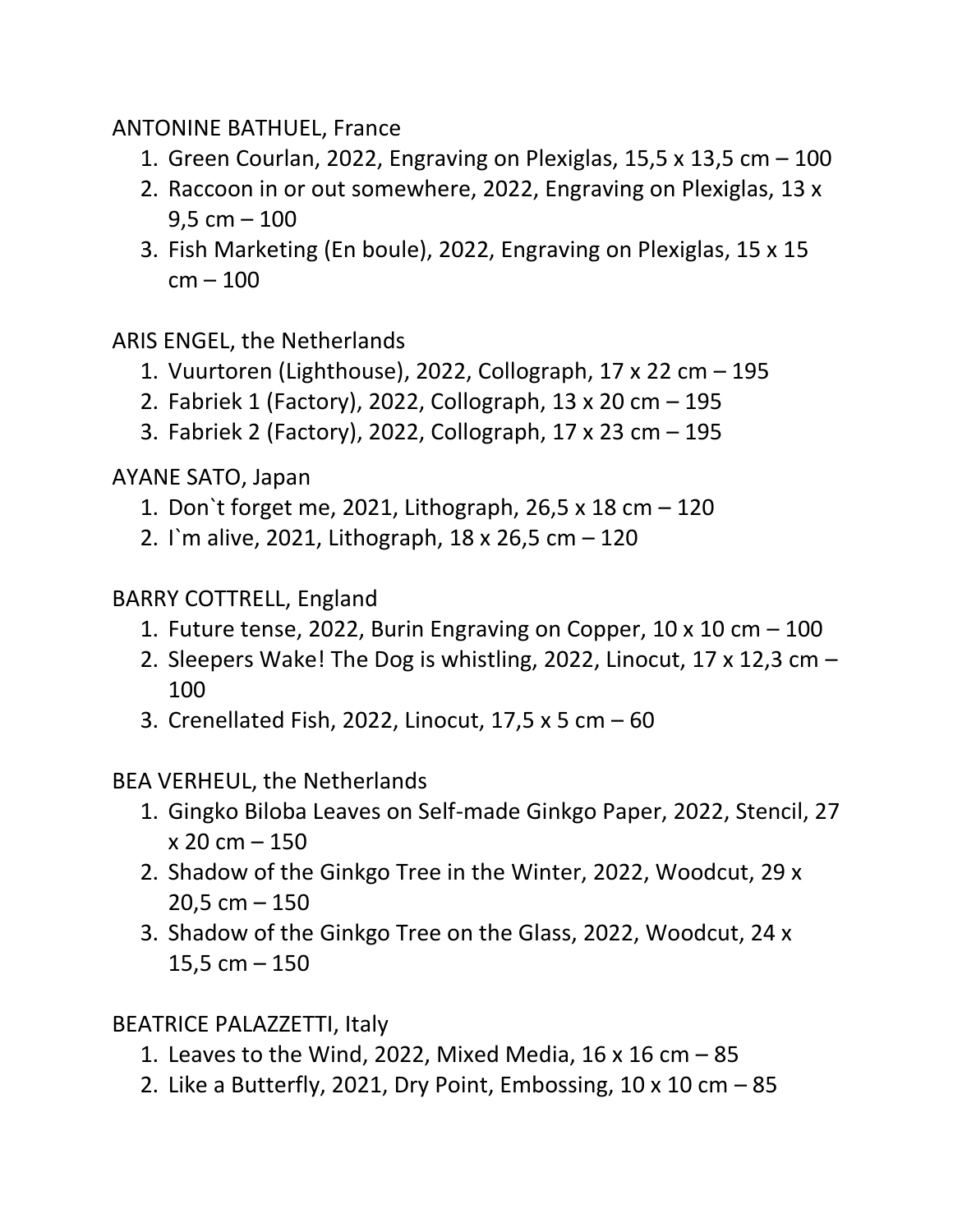3. Dragonfly, 2021, Etching, Aquatint, 10 x 10 cm – 85

# BERNADETTE MADDEN, Ireland

- 1. Window Day, 2021, Screen print, 7 x 9 cm 70
- 2. High Summer, 2021, Screen print, 7 x 9 cm 70
- 3. Blue Dusk, 2021, Screen print, 4 x 6 cm 70

BERNADETTE MARECHAL, Belgium

- 1. Untitled 1, 2021, Aquatint, Mezzotint, 19,7 x 17,4 cm 100
- 2. Effloraison (Effort), 2021, Aquatint, Mezzotint, 23,2 x 17,7 cm 100
- 3. Untitled 2, 2021, Mezzotint, Dry Point, 20 x 17 cm 100

BERNHARD COCIANCIG, Austria

- 1. Giona Bush Cricket, 2020, Alu Etching, 20 x 17 cm 120
- 2. Speckled Lizard, 2020, Alu Etching, 14,5 x 19,5 cm 120
- 3. Epirus Dancing Grasshopper, 2020, Alu Etching, 14,5 x 19,5 cm 120

CAROL HAYMAN, U. S. A.

- 1. Dew, 2022, Photo Intaglio, 16,5 x 25,4 cm 50
- 2. Oak in Moonlight, 2022, Photo Intaglio, 12,7 x 25,4 cm 50
- 3. Canal, 2022, Photo Intaglio, 21,5 x 28 cm 50

CHANG HUI-JU, Taiwan ROC

- 1. Composition, 2021, Mezzotint, 15 x 10 cm 150
- 2. Snow, 2021, Mezzotint, 11,7 x 7,7 cm 150

CHIKAKO HAYASHI, Japan

1. Traveler, 2022, Etching, 12,5 x 9 cm – 20

CHIKAKO KAMAGA, Japan

1. Kyoto Sweets 22-01, 2022, Etching, Aquatint, Hand Coloring, 19 x 13 cm  $-60$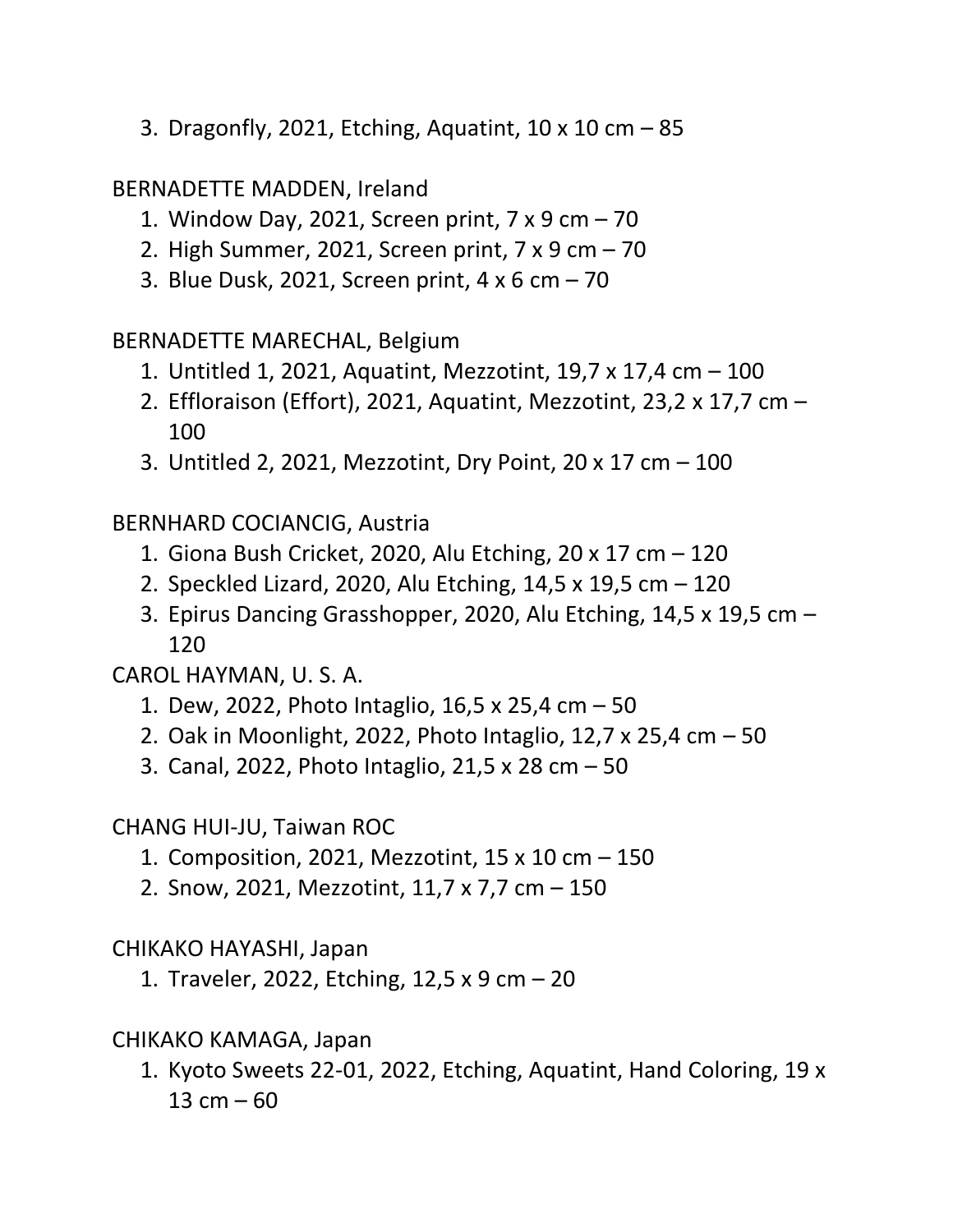2. Kyoto Sweets 22-02, 2022, Etching, Aquatint, Hand Coloring, 19 x 13  $cm - 60$ 

CHRISTINE GUTH, Germany

- 1. Sonja, 2022, Woodcut, 23 x 19 cm 50
- 2. Klopsi, 2022, Woodcut, 17 x 12 cm 50

COLLEEN DWIRE, U. S. A

- 1. Lotus Milarepa, 2021, Wood Engraving, Linoleum Cut, 21 x 15 cm  $-70$
- 2. Waking, 2021, Wood Engraving, 22 x 14 cm 60
- 3. Loonlets, 2021, Wood Engraving, Etch Linoleum, 15 x 21 cm 80

DAN McCORMACK, U. S. A.

- 1. Lenoir\_R\_07-11-21—0522, 2021, Cell phone camera, Archival pigment print, Photography, 29 x 21 cm
- 2. Lenoir\_R\_09-16-21—2732, 2021, Cell phone camera, Archival pigment print, Photography, 29 x 21 cm
- 3. Lenoir\_R\_09-16-21—2917, 2021, Cell phone camera, Archival pigment print, Photography, 29 x 21 cm

DAVID SARASA RENEDO, Spain

- 1. MB-1, 2022, Dry Point, 26 x 21,2 cm 100
- 2. МИР I, Dry Point, 29 x 21,5 cm 100
- 3. МИР II, Dry Point, 29 x 21,5 cm 100

DEBRA RADKE, U. S. A.

- 1. Mystery Stone (Day), 2020, Photo Gravure, 29 x 23 cm 200
- 2. Mystery Stone (Night), 2020, Photo Gravure, 29 x 23 cm 200

DETLEF OLSCHEWSKI, Germany

- 1. Hochzeitsflug, 2021, Woodcut, Linocut, 19 x 25,5 cm -200
- 2. Anbetung, 2022, Woodcut, Linocut, 23 x 15 cm 200
- 3. Tumult, 2022, Woodcut, Linocut, 12 x 21,5 cm 200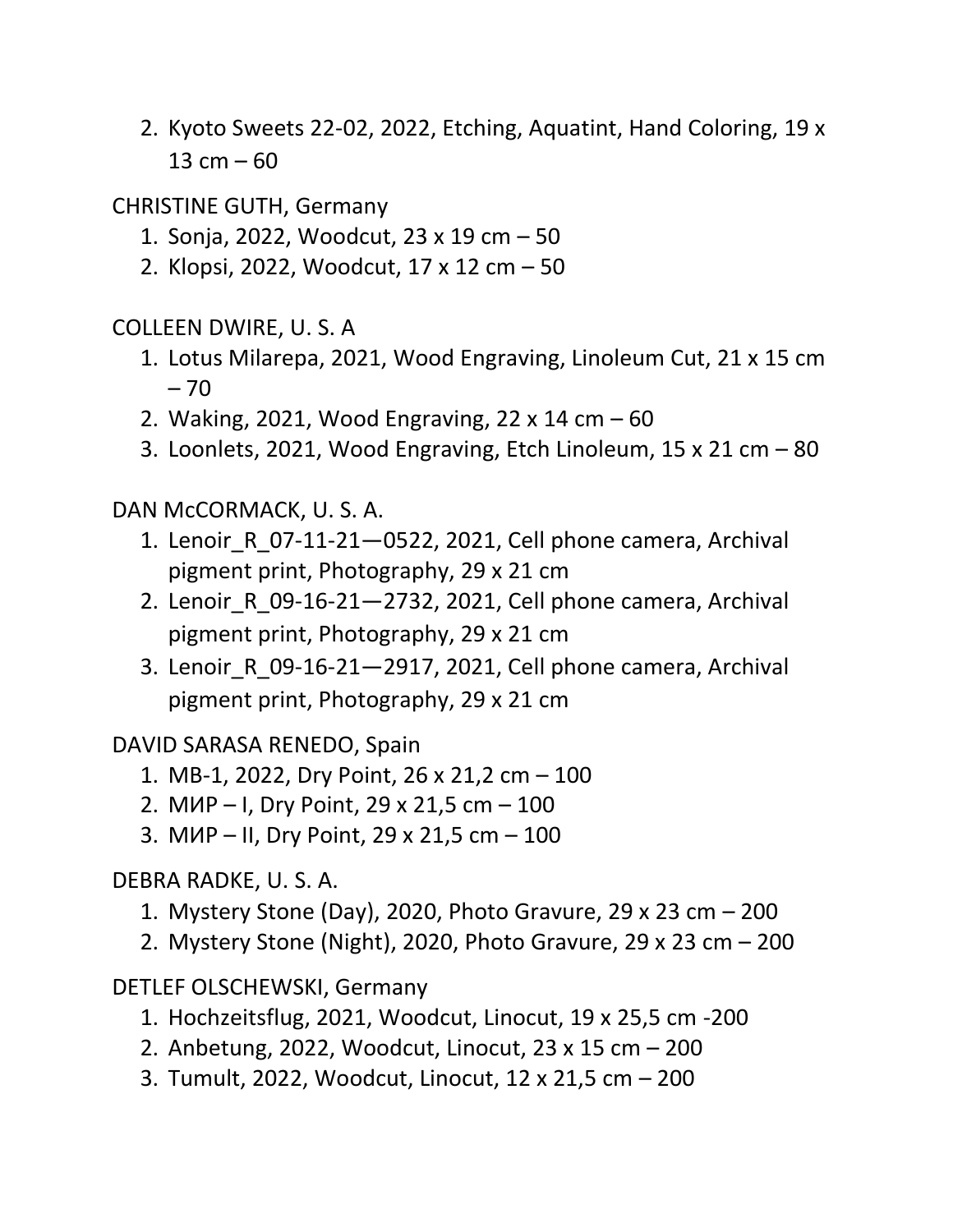DIANA SHIMON, Israel

- 1. Landscape, 2022, Mixed Media Watercolor on Paper, 18,5 x 12,3  $cm - 110$
- 2. Summer, 2022, Mixed Media Watercolor on Paper, 18,5 x 12,3 cm – 110
- 3. Spring Landscape, 2022, Mixed Media Watercolor on Paper, 18,5 x 12,3 cm  $-110$

EDWIN GARCIA, Venezuela

- 1. Translucent Landscape, 2022, Mokulito, 8 x 12 cm 45
- 2. Horizon I, 2022, Mokulito, 7 x 14,5 cm 45
- 3. Horizon II, 2022, Mokulito, 7 x 14,5 cm 45

EEVA HUOTARI, Finland

- 1. Falling, 2021, Mezzotint, 10 x 10 cm 50
- 2. Upside down, 2021, Mezzotint, 10 x 10 cm 50
- 3. Missed You, 2021, Mezzotint, Dry Point, 10 x 10 cm 50

ELENA – FELICIA SELEJAN, Romania

- 1. Harmonies I, 2022, Woodcut, 15 x 15 cm 50
- 2. Harmonies II, 2022, Woodcut, 15 x 15 cm 50
- 3. Winding Sound, 2021, Woodcut, 15 x 15 cm 50

# ELINA AUTIO, Finland

- 1. Narrow Space, 2022, Photo Gravure, 18,5 x 13,5 cm 130
- 2. Grief, 2022, Photo Gravure, Monotype, Diameter 20 cm 130

ELISABETH JOBIN – SANGLARD, Switzerland

- 1. Circles-Pastels, 2021, Mixed Media, 15 x 15 cm 100
- 2. Circles-Contrast, 2021, Mixed Media, 15 x 15 cm 100
- 3. Circles Blue, 2021, Mixed Media, 15 x 15 cm 100

ELMAR PEINTNER, Austria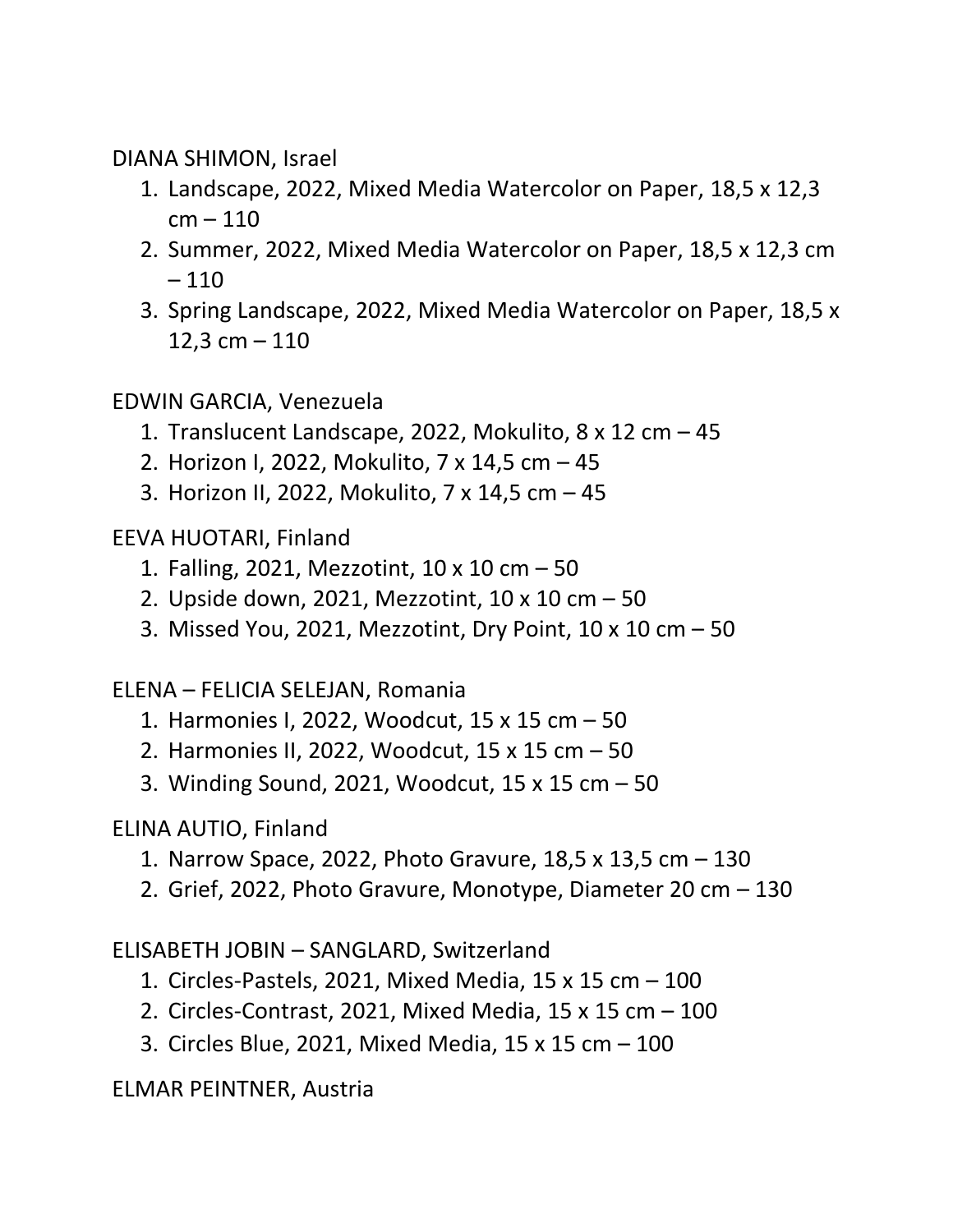1. Stefanie and Paul. 2022, Lithograph, 17,5 x 14 cm – 600

ERJA TIENVIERI, Sweden

- 1. Content missing, 2021, ImagOn, Intaglio, Mixed Media, 10 x 10 cm – 90
- 2. Left Behind, 2021, ImagOn, Intaglio, Mixed Media, 10 x 10 cm 90
- 3. Imitation, 2021, ImagOn, Intaglio, Mixed Media,  $11 \times 20$  cm  $-90$

FAYE HASKINS, England

- 1. Spring Overlay I, 2022, Cyanotype, Monoprint, 25 x 19 cm 150
- 2. Spring Overlay III, 2022, Cyanotype, Monoprint, 25 x 19 cm 150

FLORENCE CHAPUIS, France

- 1. Mineral I, 2021, Linocut on Chinese Paper, 12,1 x 9,1 cm 90
- 2. Mineral II, 2021, Plastic and Acrylic, 12,1 x 9,1 cm 90
- 3. Mineral III, 2021, Monotype, 12,1 x 9,1 cm 90

GEORG BOTHE, Germany

- 1. Carbona not Glue XIV, 2021, Etching, Aquatint, 13,8 x 18,6 cm 100
- 2. No Reply LXXII, 2022, Intaglio Print from Tetra Packs, 15,9 x 22,8 cm – 100

GERALD HUSHLAK, Canada

- 1. Spiritual Transformation I, 2021, Inkjet, 22 x 23 cm 300
- 2. Spiritual Transformation I, 2021, Inkjet, 22 x 23 cm 300

GHISLAINE RECTEM, Belgium

- 1. Bois, 2020, Linocut, 10 x 10 cm 25
- 2. Bulles, 2021, Monotype, 10 x 10 cm 25
- 3. Nuages, 2022, Monotype, 10 x 10 cm 25

GISELA REIMER, Austria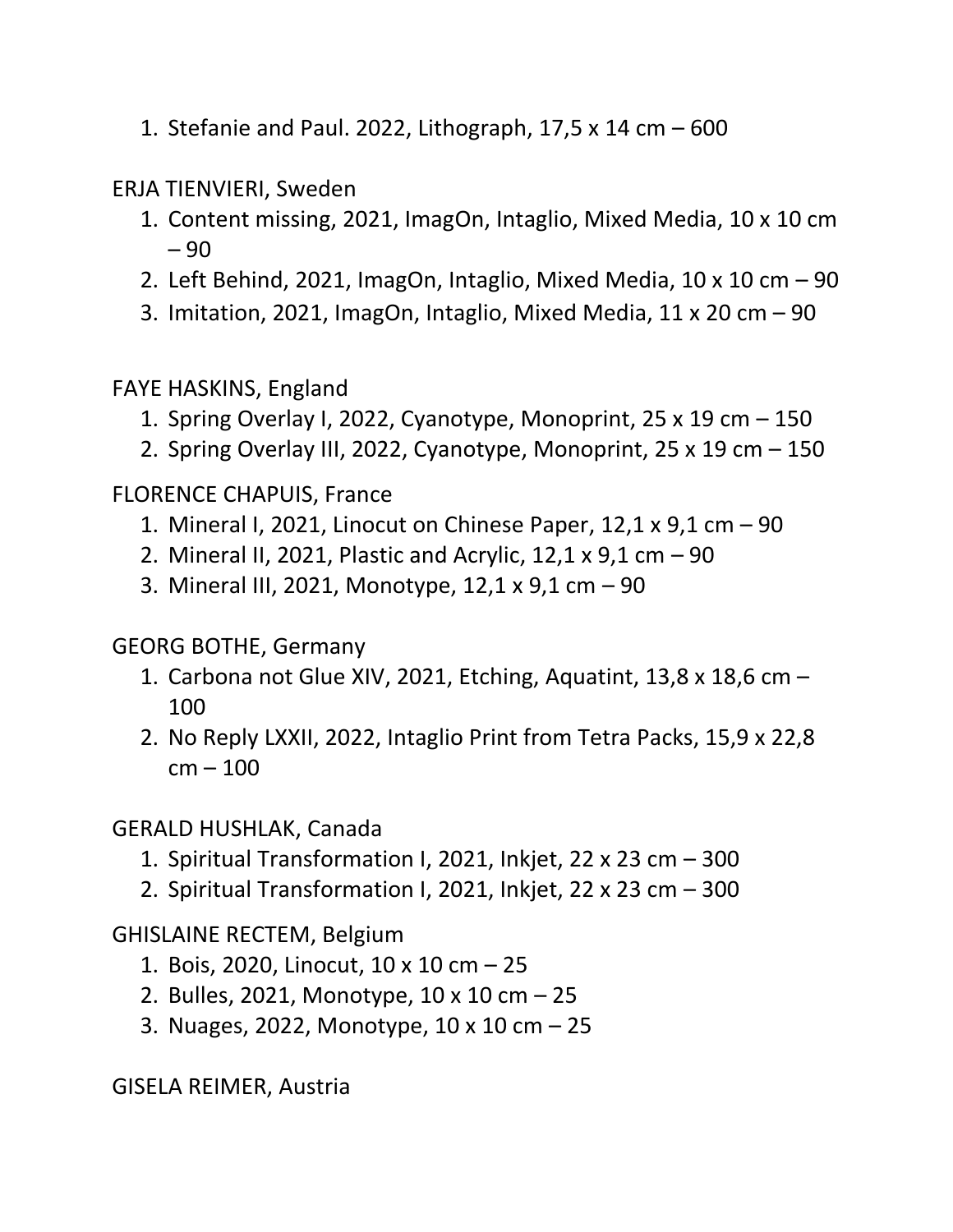- 1. Barbed Wire Ice Footprint Nr. 1, 2022, Alugraphy, 10 x 19,5 cm 95
- 2. Barbed Wire Ice Footprint Nr. 2, 2022, Alugraphy, 10 x 19,5 cm 95
- 3. Barbed Wire Ice Footprint Nr. 3, 2022, Alugraphy, 10 x 17,5 cm 95

GUNNAR NILMEN, Sweden

- 1. Out etat II, 2021, Etching with Embossing, 15 x 12,5 cm 95
- 2. Light in the Dark etat II, Etching,  $9.5 \times 9$  cm  $-75$
- 3. What Future etat II, 2021, Etching, 8 x 7 cm 75

HANNA GRZONKA – KARWACKA, Poland

1. Longing, 2022, Digital Print, 15 x 15 cm – 20

HANNELE HEINO, Finland

- 1. Could Touch (Kylma Kosketus), 2021, Etching, Photo gravure, 10 x  $10 cm - 75$
- 2. Bath (Kylpy), 2021, Etching, Photo gravure, 10 x 10 cm 75
- 3. In the Window (Lk kunassa), 2021, Etching, Soft Ground, 10 x 10  $cm - 75$

HARUKO CHO, Japan

- 1. B-cushion trad 2m, 2022, Silkscreen, 23 x 29 cm 80
- 2. B-cushion trad 4m, 2022, Silkscreen, 23 x 29 cm 80
- 3. B-cushion trad 5m, 2022, Silkscreen, 23 x 29 cm 80

HEINZ ALLEMANN, Switzerland

- 1. TULPEN 1, 2022, Woodcut, Monotype, 29,4 x 21 cm 130
- 2. TULPEN 2, 2022, Woodcut, Monotype, 29,4 x 21 cm 130
- 3. TULPEN 3, 2022, Woodcut, Monotype, 29,2 x 21 cm 130

HELGA HOFER, Austria

1. The Decorated Tree, 2020, Polymer print, 19,5 x 14,5 cm – 100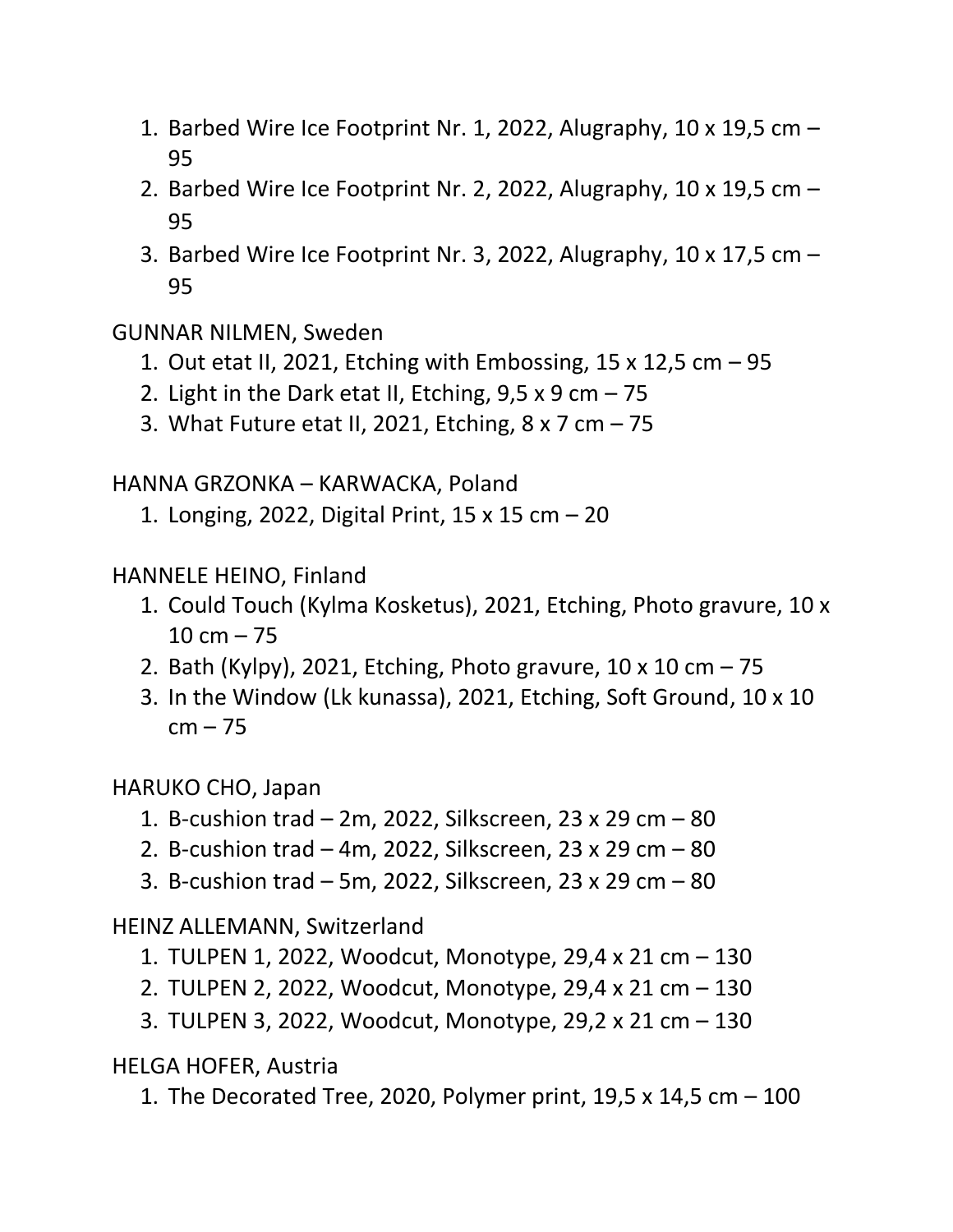- 2. Landscape in two Mirrors, 2021, Plymer print, 19,5 x 14,5 cm 100
- 3. Untitled Collage, 2022, Woodcut and Polymer print, 25,5 x 17,5 cm – 100

HENRY POUILLON, Belgium

- 1. White Shadow 1\_1, 2021, C. G. D., Print set 11/12, 19 x 19 cm 50
- 2. White Shadow 1\_5, 2021, C. G. D., Print set 11/12, 19 x 19 cm 50
- 3. White Shadow 1\_6, 2021, C. G. D., Print set 11/12, 19 x 19 cm 50

HOLGER RUDNICK, Germany

- 1. Spiegelung 1, 2022, Cyanotype, 22 x 17 cm 80
- 2. Spiegelung 2, 2022, Cyanotype, 22 x 17 cm 80
- 3. Spiegelung 3, 2022, Cyanotype, 22 x 17 cm 80

HR FEDERHIRN, Switzerland

- 1. Akwaba with watching ancestors, 2022, Aquatint, Dry Point, 29 x  $23 cm - 155$
- 2. Akwaba Twins, 2022, Aquatint, Dry Point, 29 x 23 cm 155
- 3. Akwaba with dancing sorcerer, 2022, Aquatint, Dry Point, 29 x 23  $cm - 155$

HANSRUEDI FEHR, Switzerland

- 1. Звiр у Конотоni -Monster in Konotop, 2022, Mezzotint, 29 x 13  $cm - 125$
- 2. Вогнi над Львовом Lights over Lemberg, 2022, Mezzotint, 29 x  $23 cm - 155$
- 3. Дiри в Шаркiвi Holes in Kharkiv, 2022, Dry Point, 29 x 23 cm 145

INES HUBACHER, Switzerland

- 1. Zoom-in I, 2022, Blind Embossing, 28,5 x 20,5 cm 50
- 2. Zoom-in II, 2022, Blind Embossing, 28,5 x 20,5 cm 50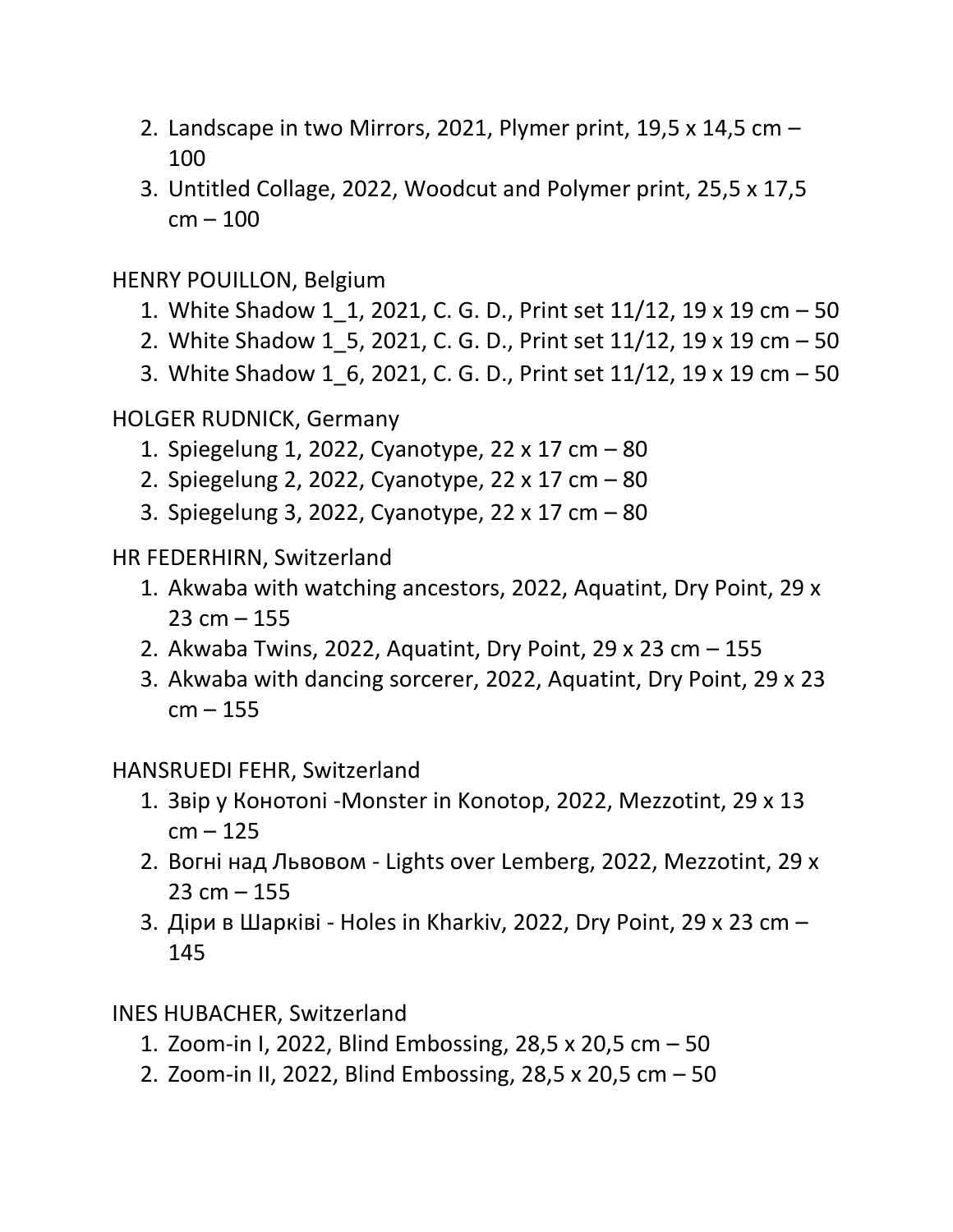3. Zoom-in III, 2022, Blind Embossing, 28,5 x 20,5 cm – 50

INGE ØRNTOFT, Denmark

- 1. Fly, Fly If you can I, 2022, Monoprint, 22 x 28 cm 120
- 2. Fly, Fly If you can II, 2022, Monoprint, 22 x 27 cm 120
- 3. Fly, Fly If you can III, 2022, Monoprint, 22 x 28 cm 120

INGE STORNIG, Austria

- 1. Hug 1, 2021, Aquatint, 19,8 x 19,8 cm 150
- 2. Hug 2, 2021, Aquatint, 19,8 x 19,8 cm 150
- 3. Hug 3, 2021, Aquatint, 19,8 x 19,8 cm 150

ISABELLE GOURCEROL, France

- 1. Sandstorm, 2021, Woodblock Print (Xylography), 15 x 21 cm 70
- 2. Sunset, 2021, Woodblock Print (Xylography), 15 x 21 cm 70
- 3. Blazing Sun, 2021, Woodblock Print (Xylography), 15 x 21 cm 70

IVANA GAGIC KICINBACI, Croatia

- 1. Sacred Place, 2022, Monotype, 20,5 x 25,5 cm 75
- 2. Portal, 2022, Monotype, 20,5 x 25,5 cm 75

JAKA BONCA, Slovenia

- 1. Lessedra 2022-1, 2022, Digital Print, 23 x 23 cm 55
- 2. Lessedra 2022-2, 2022, Digital Print, 23 x 23 cm 55
- 3. Lessedra 2022-3, 2022, Digital Print, 23 x 23 cm 55

JAMES MCCREARY, Ireland

- 1. The Flowers of Spring III, 2020, Mezzotint,  $11 \times 17$  cm  $-110$
- 2. The Flowers of Spring IV, 2020, Mezzotint,  $11 \times 17$  cm  $-110$
- 3. The Flowers of Spring II, 2020, Mezzotint, 12,5 x 18 cm 110

JAN PALETHORPE, Australia

JEAN-JACQUES LECOQ, France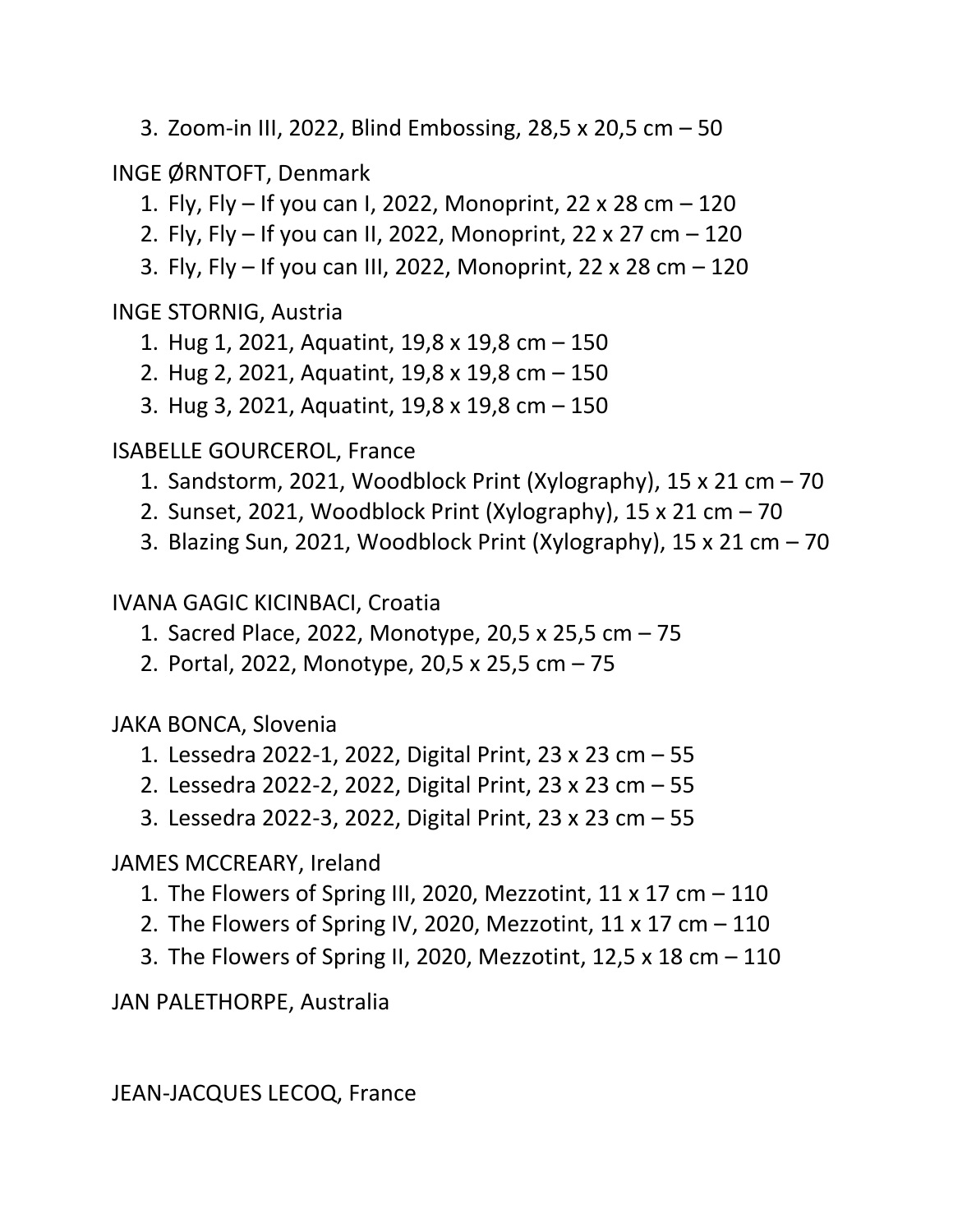- 1. Oiseau de nuit, 2006, Mezzotint, 17,5 x 24 cm 150
- 2. Fissure, 2006, Mezzotint, 24 x 17,5 cm 150
- 3. Regard, 2006, Etching, 24 x 17,5 cm 150

JERZY GORBAS, Poland

- 1. Self Portrait, 2022, Linocut, 20 x 15 cm 95
- 2. Dream, 2022, Linocut, 5 x 10 cm 25
- 3. Street, 2022, Linocut, 20 x 15 cm 95

JOE RYAN, Ireland

- 1. Billie, 2022, Linocut, 10 x 10,3 cm 55
- 2. Wendy, 2022, Linocut, 10,5 x 10,3 cm 55
- 3. Cher, 2022, Linocut, 10 x 10,3 cm 55

JOLANTA RUDZKA HABISIAK, Poland

- 1. Invasion, 2022, Goffrage Embossing, 28,5 x 21 cm 70
- 2. Weave I, 2022, Goffrage Embossing, 24 x 22,7 cm 50
- 3. Wave II, 2022, Goffrage Embossing, 24 x 22,7 cm 70

JOSE OP TEN BERG, the Netherlands

- 1. Landmanna Laugar I, 2022, Woodcut, 25 x 20 cm 175
- 2. Landmanna Laugar II, 2022, Woodcut, 25 x 20 cm 175
- 3. Landmanna Laugar III, 2022, Woodcut, 25 x 20 cm 175

JOZINA MARINA VAN HEES, the Netherlands

- 1. Old Man with Wolf I, 2021, Giclee Print, 20 x 20 cm 75
- 2. Old Man with Wolf II, 2021, Giclee Print, 20 x 20 cm 75
- 3. Old Man with Shadow, 2021, Giclee Print, 20 x 20 cm 75

JUDY BOURKE, Australia

- 1. Flat Pack 251, 2021, Monotype, 28 x 23 cm 250
- 2. Flat Pack 252, 2021, Monotype, 28 x 23 cm 250

KARIN BYRNE, Austria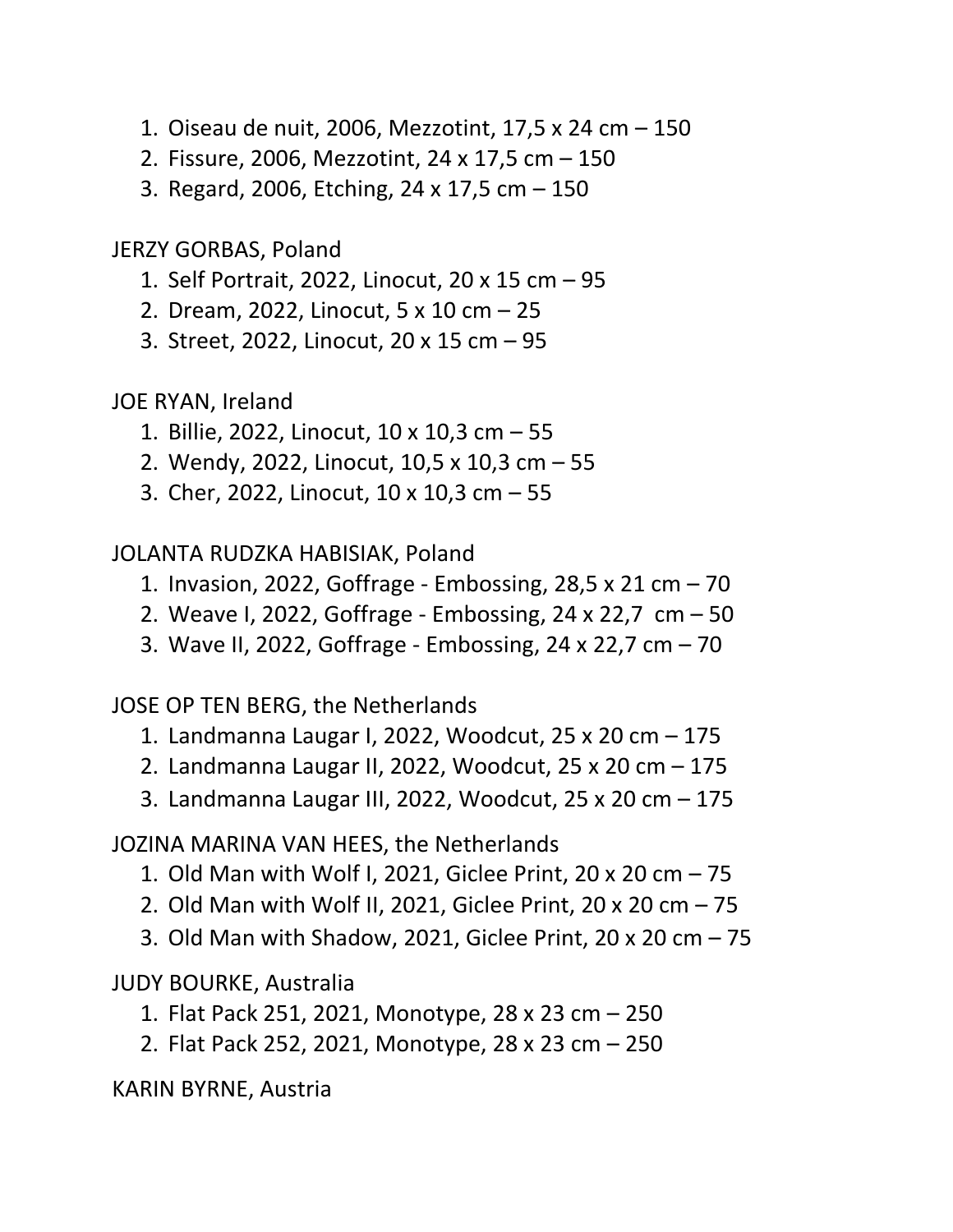- 1. Splitterholz, 2021, Linocut, 15 x 11 cm 120
- 2. Primavera, 2022, Linocut, 21 x 10 cm 120
- 3. A Gathering of Trolls, 2022, Linocut, 15 x 21 cm 120

KATARZYNA PYKA, Poland

- 1. In the Dark I, 2022, Digital Print, 9,7 x 9,7 cm 50
- 2. In the Dark II, 2022, Digital Print, 9,7 x 9,7 cm 50
- 3. In the Dark III, 2022, Digital Print, 9,7 x 9,7 cm 50

KATHIE PETTERSSON, Sweden

- 1. The Peephole, 2022, Etching, 13,8 x 11,6 cm 120
- 2. The Roof, 2022, Etching, 13,8 x 11,6 cm 120
- 3. The Mounting Wall, 2022, Etching, 14 x 11,6 cm 120

KEIKO KOBAYASHI, Japan

- 1. Mobius 1(1) , 2022, Water based Woodblock Print, 22 x 17,7 cm 80
- 2. Mobius 1(2) , 2022, Water based Woodblock Print, 17,7 x 22 cm 80
- 3. Mobius 1(3) With the Colors of Ukrainian Flag , 2022, Water based Woodblock Print, 22 x 17,7 cm – 80

KITTY DOOMERNIK, the Netherlands

- 1. Plan of the Human Mind 1, 2022, Digital Print, 29,5 x 21 cm  $-$  45
- 2. Plan of the Human Mind 2, 2022, Digital Print, 29,5 x 21 cm  $-$  45
- 3. Plan of the Human Mind 3, 2022, Digital Print, 29,5 x 21 cm  $-$  45

KLAUS GROH, Germany

- 1. Test, 2022, Digital Collage, 15 x 15 cm 110
- 2. Together, 2022, Digital Collage, 15 x 15 cm 110
- 3. Muss man, 2022, Digital Collage, 15 x 15 cm 110

LACIA VOGEL, Canada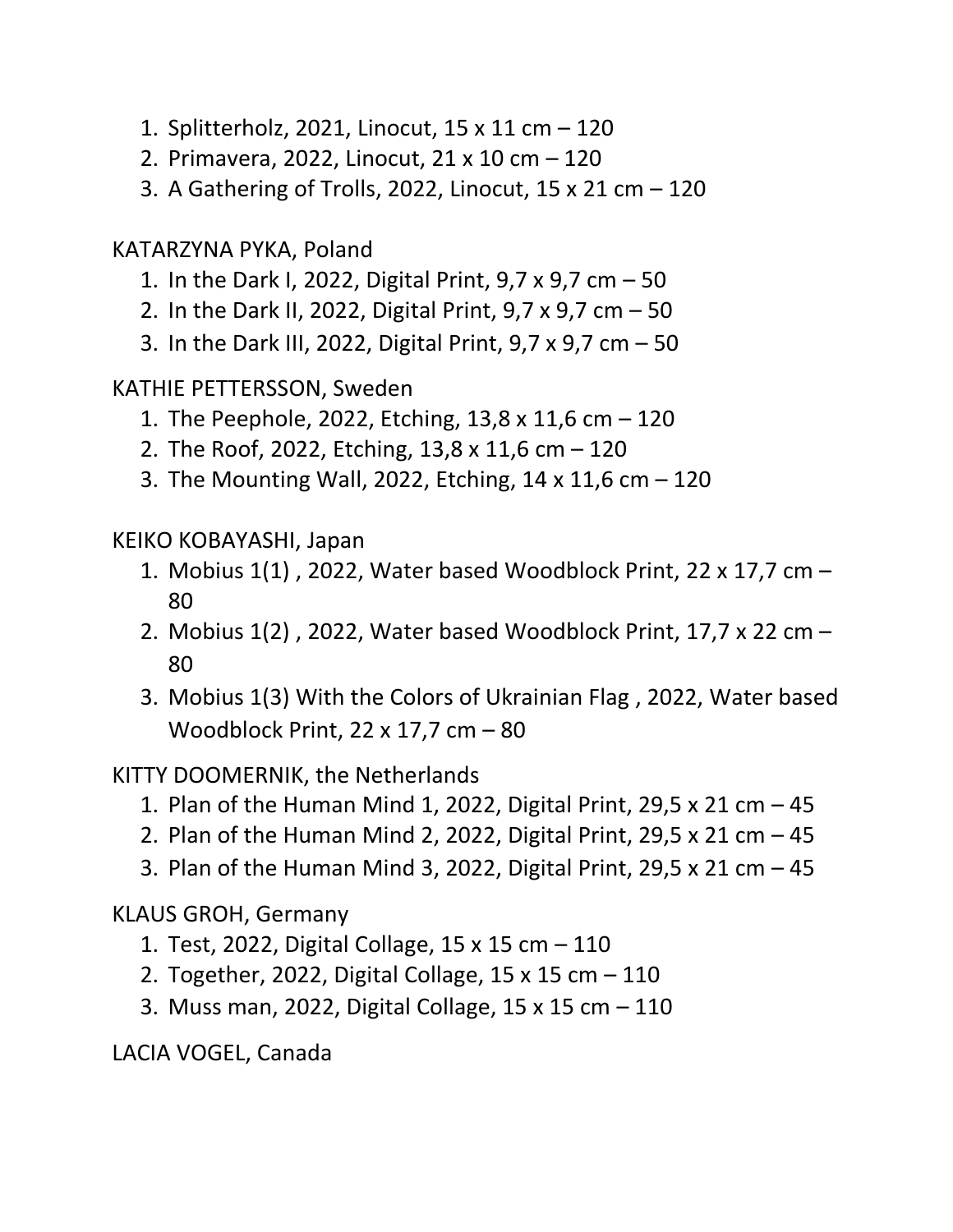- 1. Marauder XIII, 2022, Linocut, Relief Print on Washi, 7,6 x 12,7 cm – 60
- 2. Marauder XIV, 2022, Linocut, Relief Print on Washi, 7,6 x 12,7 cm – 60

LAURENT WILMET, Belgium

- 1. Peupliers 1, 2022, Linocut, 15 x 10 cm 85
- 2. Peupliers 2, 2022, Linocut, 15 x 10 cm 85
- 3. Punky, 2022, Linocut, 15 x 10 cm 85

LENKA FALUŠIOVÁ, Czech Republic

- 1. Forest (Darkless) I, 2021, Mezzotint, 10 x 15 cm 80
- 2. Forest (Darkless) II, 2021, Mezzotint, 10 x 15 cm 80
- 3. Forest (Darkless) III, 2021, Mezzotint, 10 x 15 cm 80

LISA GRAHAM, U. S. A.

- 1. Untitled # 21, 2022, Mixed Media, 14 x 10 cm 20
- 2. Untitled # 41, 2022, Mixed Media, 14 x 10 cm 20

LUCIA ÖSZ, Hungary

- 1. Structure XXV, 2022, Giclee Print, 22 x 21 cm 75
- 2. Structure XXVI, 2022, Giclee Print, 22 x 21 cm 75
- 3. Structure XXVII, 2022, Giclee Print, 22 x 21 cm 75

LUCY BESSON, the Netherlands

- 1. Talk to me, my Soul, 2022, Digital Print, 18 x 18 cm 130
- 2. Queue Up for Infinity, 2022, Digital Print, 22,5 x 18 cm 130
- 3. Christmas Song, 2018/2022, Digital Print, 18 x 18 cm 130

LUKASZ KONIUSZY, Poland

- 1. Smolenia 6, 2022, Intaglio, 8 x 8 cm 100
- 2. Sadowa 5, 2022, Intaglio, 8 x 8 cm 100
- 3. Piekarska 19, 2022, Intaglio, 8 x 8 cm 100

MAGGIE KITCHING, England

1. Man with Violin, 2021, Linocut, 15 x 10,5 cm – 50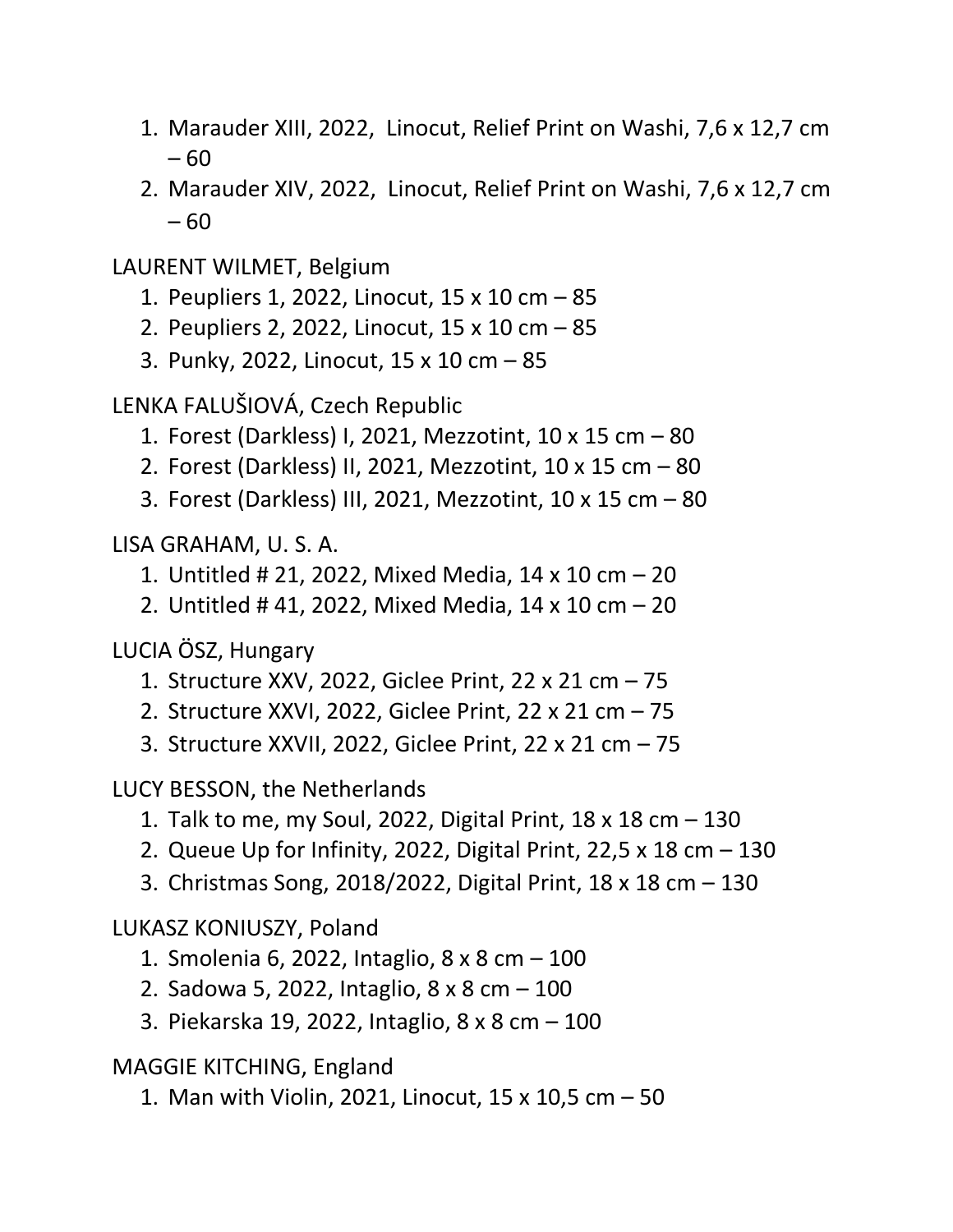- 2. Man with Plant, 2022, Linocut, 15 x 10 cm 50
- 3. Chaos, 2022, Linocut, 14 x 10 cm 50

MALGORZATA DROZD – WITEK, Poland

- 1. Peace Sign I, 2022, Mixed Media, 12 x 10 cm 50
- 2. Peace Sign II, 2022, Mixed Media, 12 x 10 cm 50

MANFRED EGGER, Austria

- 1. State of the World I, 2021, Woodcut, 22 x 15 cm 280
- 2. State of the World II, 2021, Woodcut, 22 x 15 cm 280
- 3. State of the World III, 2021, Woodcut, 22 x 15 cm 280

MARCELLE BENHAMOU, France

MAREK GLOWACKI, Poland

- 1. Strategy I, 2022, Own Self Technique, 15 x 15 cm 150
- 2. Strategy II, 2022, Own Self Technique, 15 x 15 cm 150
- 3. Strategy III, 2022, Own Self Technique, 15 x 15 cm 150

MEGUMI ORITO, Japan

- 1. Messenger, 2021, Etching, Aquatint, 12 x 18 cm 35
- 2. Let`s count the Grace of the Lord, 2021, Collagraph, 13,5 x 10 cm – 36
- 3. Time of Recollection, 2021, Etching, Aquatint, Chine Colle, 24 x 18  $cm - 55$

# MICHAELA WINTER, Germany

- 1. Gray Eminence I, 2021, Aquatint, 19 x 20 cm 75
- 2. Gray Eminence II, 2021, Aquatint, 19,5 x 20 cm 75
- 3. Gray Eminence III, 2021, Aquatint, 19,5 x 20 cm 75

MIHAEL PERCIC, Slovenia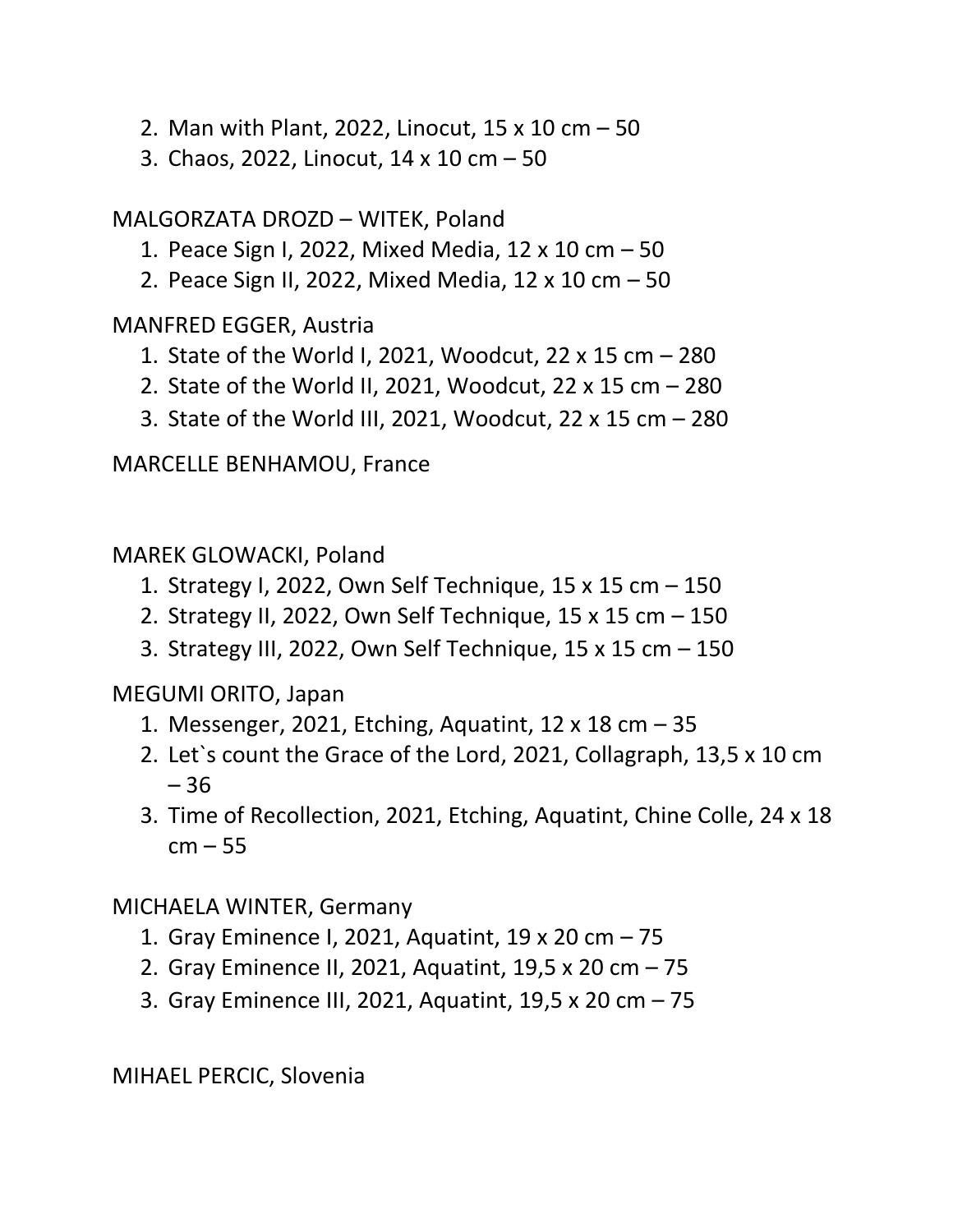- 1. Bug 12.03.25.03.2022, 2022, Linocut, 29 x 23 cm 50
- 2. Fly 12.07.25.03.2022, 2022, Linocut, 29 x 23 cm 50
- 3. Fly 12.13.25.03.2022, 2022, Linocut, 29 x 23 cm 50

MIKA SAKIMOTO, Japan

- 1. shh, 2021, Waterless Lithograph, 29 x 21 cm 25
- 2. I`m here, 2021, Lithograph, 29 x 22 cm 25
- 3. Take me out, 2021, Waterless Lithograph, 29 x 23 cm- 25

MIKA YAMASHITA, Japan

1. Rain, 2021, Aquatint, Etching, 19,7 x 15 cm – 50

#### MIRIAM LIBHABER, Mexico

- 1. Setting Sun, 2022, Linoleum Engraving,  $10 \times 7$  cm  $-80$
- 2. Back Home, 2022, Linoleum Engraving,  $10 \times 7$  cm  $-80$
- 3. Return, 2022, Linoleum Engraving, 10 x 7 cm 80

MONICA JACOBS, U. S. A.

- 1. Grafetti, 2022, Mixed Media, Linocut, 10 x 10 cm 100
- 2. Ode to Dali, 2022, Mixed Media, Linocut,  $10 \times 10$  cm  $-100$
- 3. Fair play, 2022, Mixed Media, Linocut, 10 x 10 cm 100

MONIKA LEDERBAUER, Austria

- 1. Red, 2022, Dry Point, 29,5 x 21 cm 130
- 2. Yellow, 2022, Dry Point, 29,5 x 21 cm 130
- 3. Yellow Over Blue Stand with Ukraine, 2022, Dry Point, 29,5 x 21  $cm - 130$

NADINE OTT – CALEMYN, Switzerland

- 1. Untitled I, 2022, Mixed Media (Acrylic), 29 x 22 cm 50
- 2. Untitled II, 2022, Mixed Media (Acrylic), 29 x 22 cm 50
- 3. Untitled III, 2022, Mixed Media (Acrylic), 29 x 22 cm 50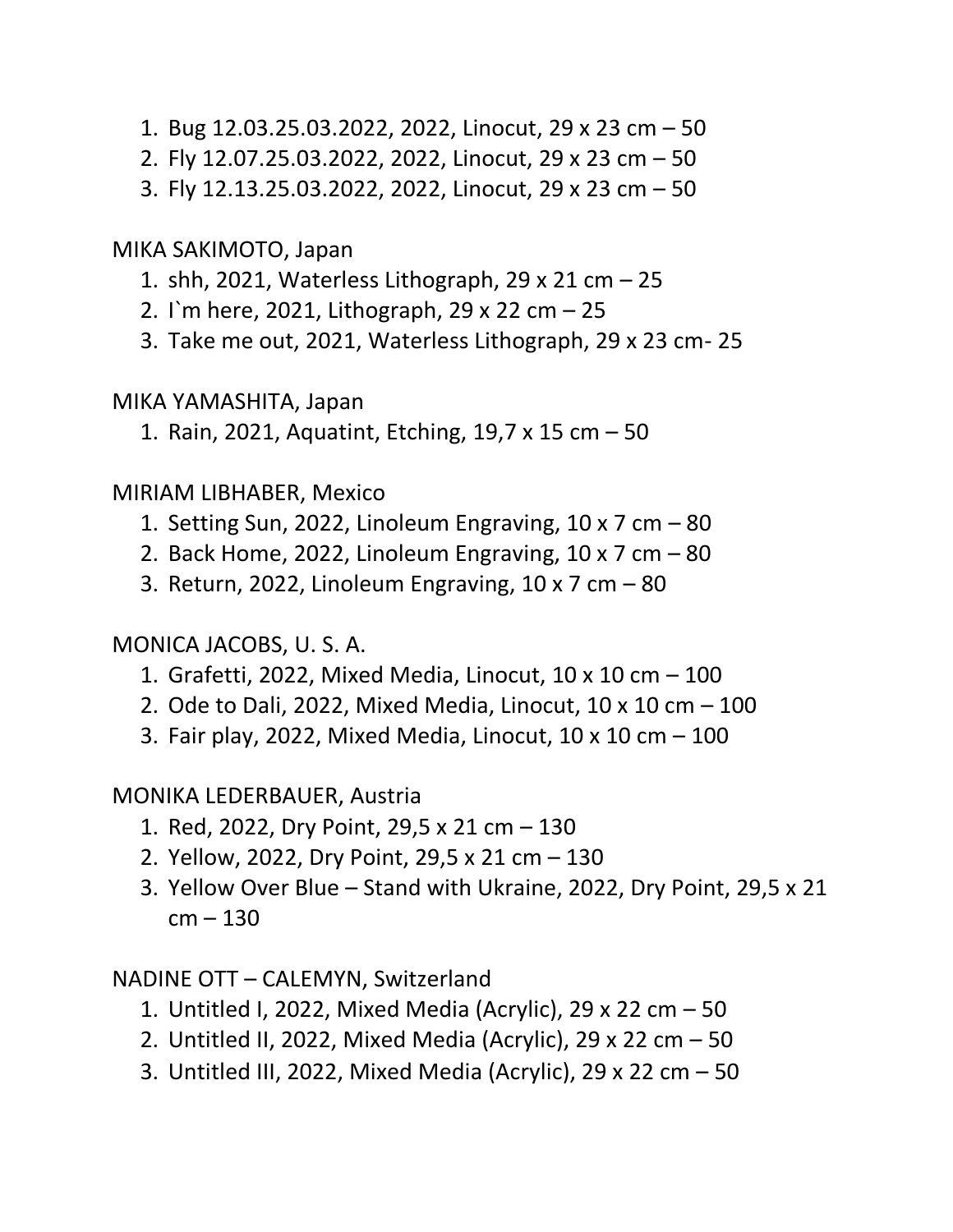NASTAZJA CIUPA, Poland

- 1. When it is a Bright Day, 2022, Lithograph, 20 x 20 cm  $-50$
- 2. When the Fog of Evening Falls, 2022, Lithograph, 20 x 20 cm 50
- 3. When the Earth shines in the Moonlight, 2022, Lithograph, 20 x 20 cm – 50

NOZOMI KATO, Japan

- 1. Flower Fairy 1, 2021, Copperplate Mezzotint, 9 x 9 cm 58
- 2. Flower Fairy 2, 2021, Copperplate Mezzotint, 9 x 9 cm 58
- 3. Flower Guardian, 2021, Copperplate Dry Point, 9 x 9 cm 58

OVIDIU PETCA, Romania

- 1. Metaphysics XXVI, 2021, Digital Art, 12 x 17 cm 50
- 2. Metaphysics XXVII, 2021, Digital Art, 12 x 17 cm 50
- 3. Metaphysics XXVILI, 2021, Digital Art, 12 x 17 cm 50

PÁL CSABA, Hungary

- 1. Live Contour 01, 2022, Digital Print, 20 x 20 cm 35
- 2. Live Contour 02, 2022, Digital Print, 20 x 20 cm 35
- 3. Live Contour 03, 2022, Digital Print, 20 x 20 cm 35

PAUL – MARC CAMIC, England

- 1. Болката на Мариупол (The Pain of Mariupol), 2022, Monotype,  $21 \times 28$  cm  $-40$
- 2. Не (No), 2022, Monotype, 21 x 28 cm 40
- 3. Военен човек (War Man), 2022, Monotype, 21 x 28 cm 40

# PIOTR ZACZEK, Poland

- 1. M, 2022, Linocut, 15 x 10 cm 100
- 2. E, 2022, Linocut, 15 x 10 cm 100
- 3. I, 2022, Linocut, 15 x 10 cm 100

RENE VAN KEMPEN, the Netherlands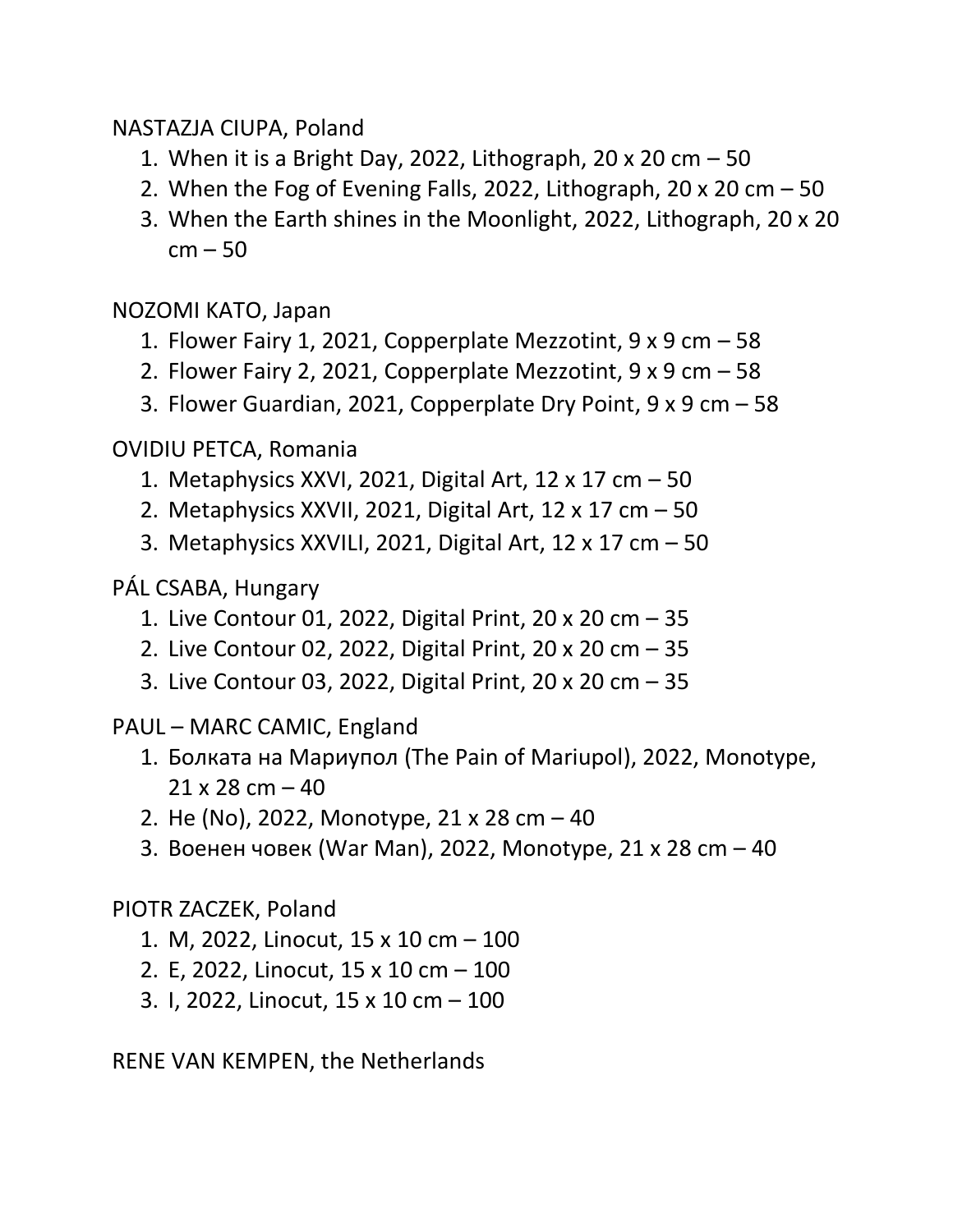- 1. This Print is not a Work of Art I, 2022, Transfer Print, Relief Print,  $29 \times 23$  cm  $- 100$
- 2. A Struggle for Peace, 2022, Transfer Print, Relief Print, 24 x 18 cm  $-100$
- 3. This Print is not a Work of Art II, 2022, Transfer Print, Relief Print,  $29 \times 23$  cm  $- 100$

RUTH EGNATER, U. S. A.

- 1. Go Visa, 2022, White Line Relief Print, 23 x 23 cm 100
- 2. Blue Bird of Happiness, 2021, Woodcut Relief, 19 x 25 cm 100
- 3. Look Over There, 2021, Woodcut Relief, 23 x 17 cm 50

SIEGLINDE FERCHNER, Austria

- 1. Blink of an Eye, 2021, Etching, Aquatint, 19 x 20 cm 160
- 2. Eye Catcher, 2022, Etching, Aquatint, 19,7 x 19,7 cm 160
- 3. Bird`s Eye View, 2022, Etching, Aquatint, Dry Point, 19,7 x 19,7 cm - 160

SOLEDAD BENAVIDES YATES, Chile

- 1. Portrait I, 2021, Wood Engraving, 20 x 20 cm 45
- 2. Untitled, 2021, Wood Engraving, 26 x 20 cm 45
- 3. Portrait II, 2021, Wood Engraving, 25 x 19 cm 45
- SYLVIA WONG, Canada
	- 1. Synchronicity I, 2022, Collography, Linocut, Chine Collee, 24 x 55 cm all 3 together – 220
	- 2. Synchronicity II, 2022, Collography, Linocut, Chine Collee, 24 x 55 cm all 3 together – 220
	- 3. Synchronicity III, 2022, Collography, Linocut, Chine Collee, 24 x 55 cm all 3 together – 220

TAKANORI IWASE, Japan

1. Fall down Pile up # 1, 2022, Lithograph, 23 x 15 cm – 30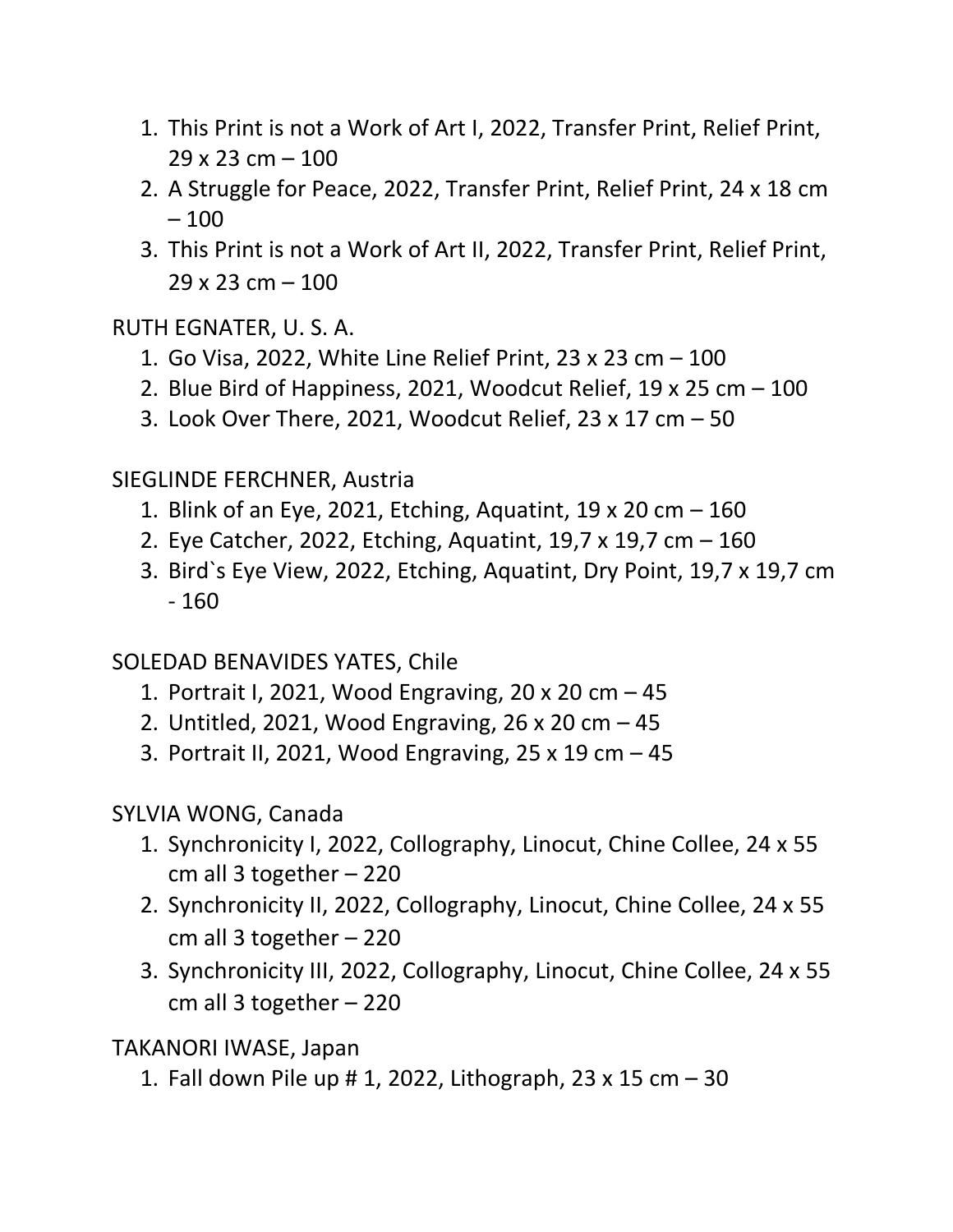- 2. Fall down Pile up # 2, 2022, Lithograph, 23 x 15 cm 30
- 3. Fall down Pile up # 3, 2022, Lithograph, 23 x 15 cm 30

TAKESHI ISHIO, Japan

- 1. Sometime Somewhere 1, 2022, Woodcut Watercolor, 19,5 x 18 cm – 500
- 2. Sometime Somewhere 2, 2022, Woodcut Watercolor, 18 x 18 cm – 500
- 3. Sometime Somewhere 3, 2022, Woodcut Watercolor, 18 x 18 cm – 500

TAKESHI SAYAMA, Japan

- 1. Wild Flower, 2022, Woodblock, 15 x 15 cm 80
- 2. Evergreen I, 2022, Woodblock, 15 x 15 cm 50
- 3. Evergreen II, 2022, Woodblock, 15 x 15 cm 80

TALVIKKI LUSA, Finland

- 1. I am trying to sleep, 2021, Etching, Aquatint,  $15 \times 12 100$
- 2. Who's to blame, 2021, Etching, Aquatint,  $15 \times 12 100$
- 3. Not the best idea, 2021, Etching, Aquatint,  $15 \times 12 100$

TANIA CHOU, Taiwan ROC

- 1. Essence of Life, 2022, Mezzotint, 20 x 15 cm 260
- 2. Little Guest, 2021, Mezzotint, 10 x 10 cm 135
- 3. Wait in Autumn, 2021, Mezzotint, 10 x 10 cm 100

THAMRONGSAK NIMANUSSORNKUL, Thailand

1. Duality of Balance 11, 2022, Silkscreen, 9,9 x 9,9 cm – 70

THERESA BOND, U. S. A.

- 1. Out on a Limb, 2022, Etching with sift ground and line etch, 17,5 x 12,5 cm  $-40$
- 2. Tilda on the Rocks, 2022, Etching wit Aquatint and soft ground, 10  $x 7 cm - 25$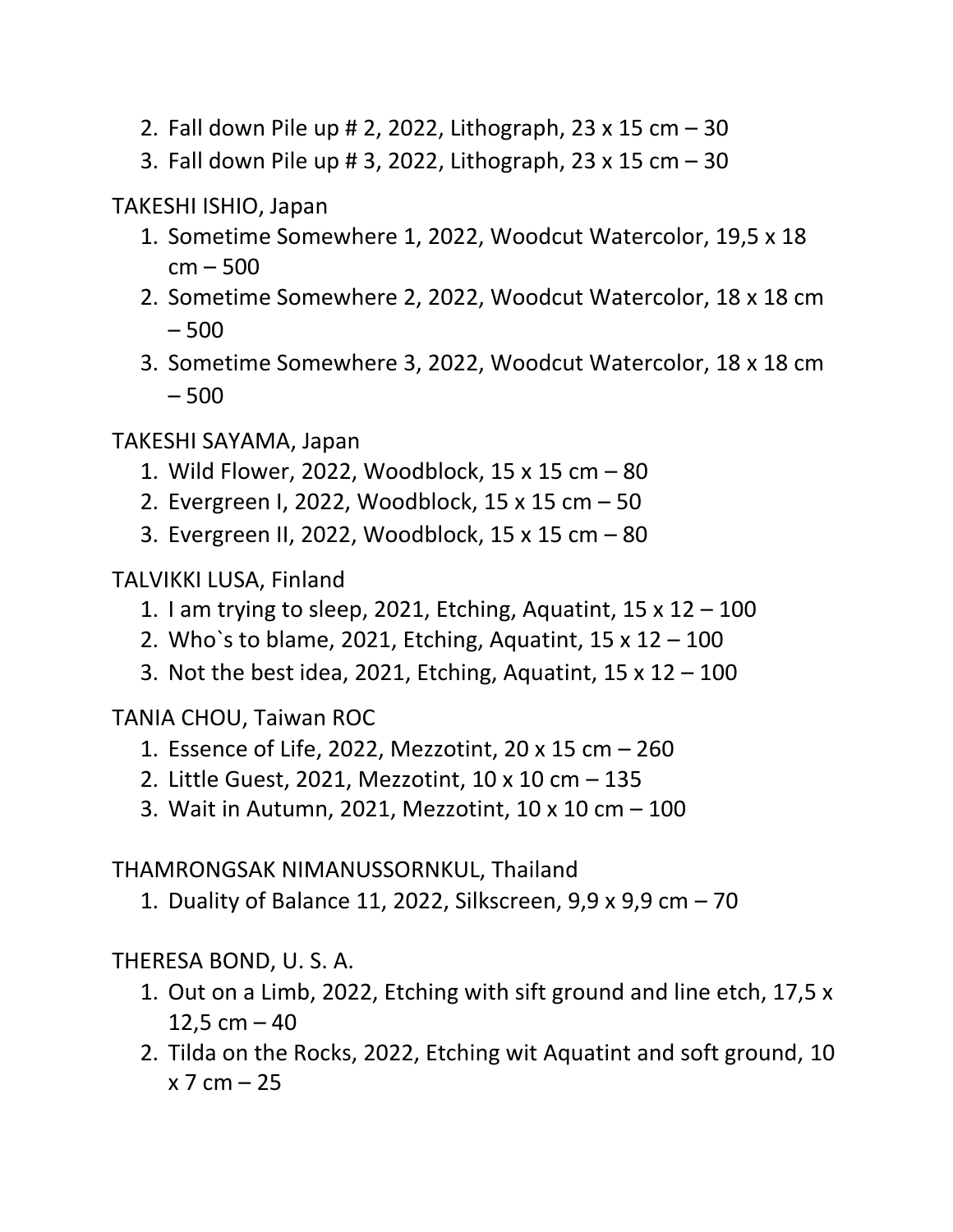3. Three Graces, 2022, Line etch, 7,5 x 6,5 cm – 20

TRAUDE PIRKER, Austria

- 1. Headstrong, 2022, Linocut, Hand print, 22 x 22 cm 90
- 2. Farmer, 2022, Linocut, Hand print, 22 x 22 cm 90
- 3. Sherlock, 2022, Woodcut, Hand print, 18 x 18 cm 70

ULLA LINDBERG, Finland

- 1. The broken net, 2022, Monotype, 21 x 15,5 cm 60
- 2. Another broken net, 2022, Monotype, 21 x 15,5 cm 60

USCHI KREMPEL, Germany

- 1. Untitled I, 2021, Color Etching, 12,2 x 9 cm 95
- 2. Untitled II, 2021, Aquatint, Dry Point, 14 x 19,5 cm 130
- 3. Untitled III, 2021, Color Etching, Dry Point, 14 x 19,5 cm 130

WADE LOUGH, U. S. A.

- 1. Constructivist Fairy Tales Rapunzel, 2022, Manipulated rubber stamp lettering, 20,3 x 15,3 cm  $-50$
- 2. Constructivist Fairy Tales The Princess and the Pea, 2022, Manipulated rubber stamp lettering, 20,3 x 15,3 cm  $-50$
- 3. Constructivist Fairy Tales Sleeping Beauty, 2022, Manipulated rubber stamp lettering,  $20.3 \times 15.3$  cm  $-50$

WILLIAM A., Brazil

- 1. Leaves I, 2022, Screen print, 19,5 x 25 cm 70
- 2. Leaves II, 2022, Screen print, 19,5 x 25 cm 70

YASUFUMI TAKANO, Japan

- 1. Daisy, 2022, Dry Point, 7 x 5 cm 80
- 2. One Morning, 2022, Etching, Dry Point, 10 x 8 cm 100
- 3. An Old Tale, 2021, Woodcut, 3,5 x 4,5 cm 80

YOSHIKO KISO, Japan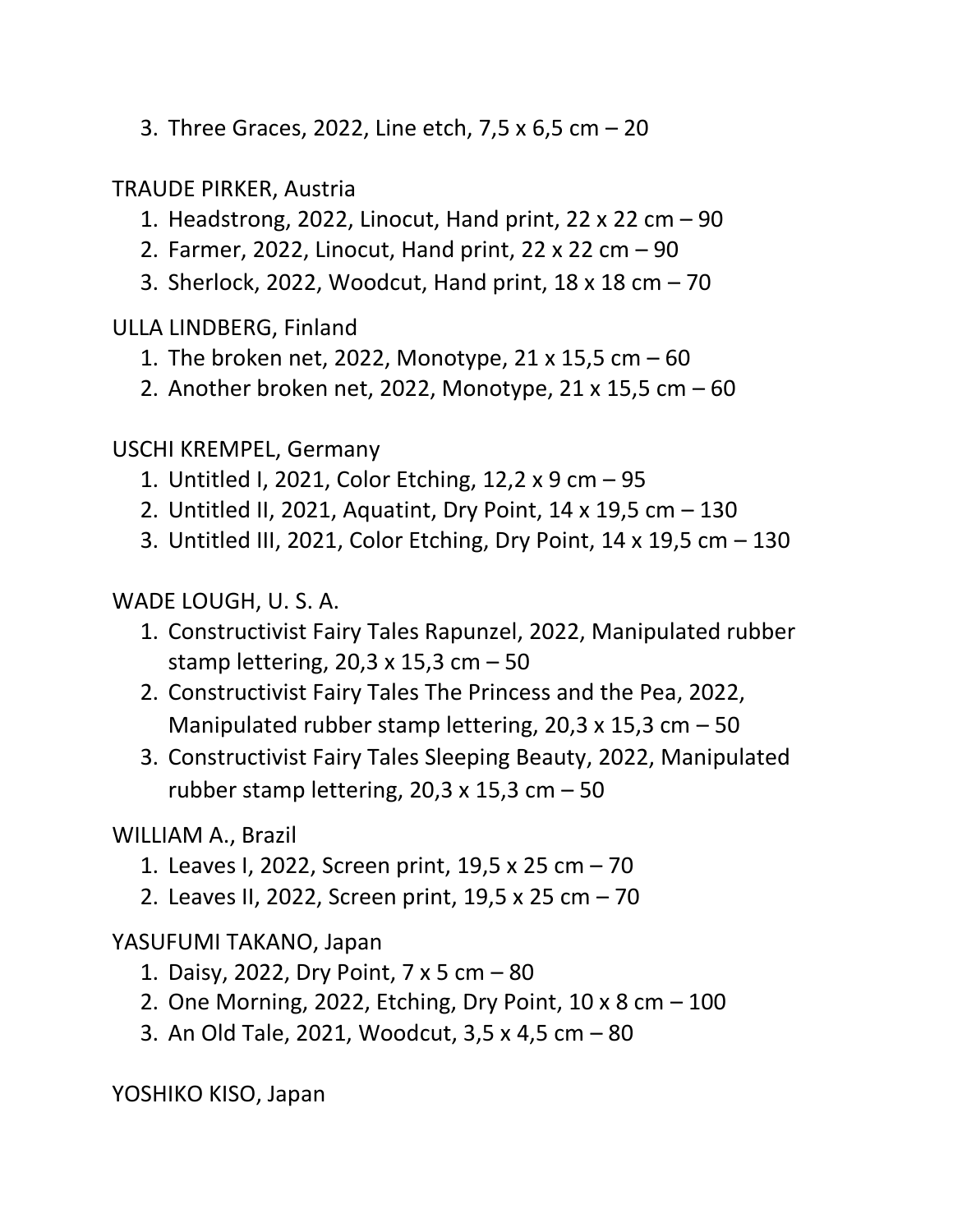- 1. Factory, 2021, Intaglio, 12,5 x 11,5 cm 70
- 2. Small Objects, 2022. Intaglio, 14,5 x 13,5 cm 70
- 3. Landscape, 2022, Intaglio, 15,5 x 14 cm 70

YOSHIKO MINO, Japan

1. Emotional, 2021, Etching, Aquatint, 25 x 18 cm – 70

YURIKO TERAO, Japan

- 1. Dreamer, 2021, Silkscreen, 14,5 x 20,5 cm 30
- 2. Rosy, 2021, Silkscreen, 14,5 x 20,5 cm 30
- 3. Harvest Moon, 2021, Silkscreen, 15 x 21 cm 30

YVONNE VAN WOGGELUM, the Netherlands

- 1. Which Direction, 2022, Monotype, Stencil, 13 x 18 cm 90
- 2. Under my Umbrella, 2022, Monotype, Stencil, 17,5 x 12,8 cm 90
- 3. Wake me up when the Lockdown is over, 2022, Monotype, Stencil, 23,7 x 17,7 cm – 130

ZANE SHUMEIKO, Latvia

1. Dedication to the Ukrainian Grandmother, 2022, Digital Print, Cycle of 3 works, 29 x 23 cm

Bulgarian Artists

ALEXANDRA ALEXANDROVA, Bulgaria

- 1. Moment, 2022, Etching, Aquatint, 18 x 15 cm 100
- 2. Moment outside, 2022, Etching, Dry Point, Aquatint, 16,5 x 15 cm 100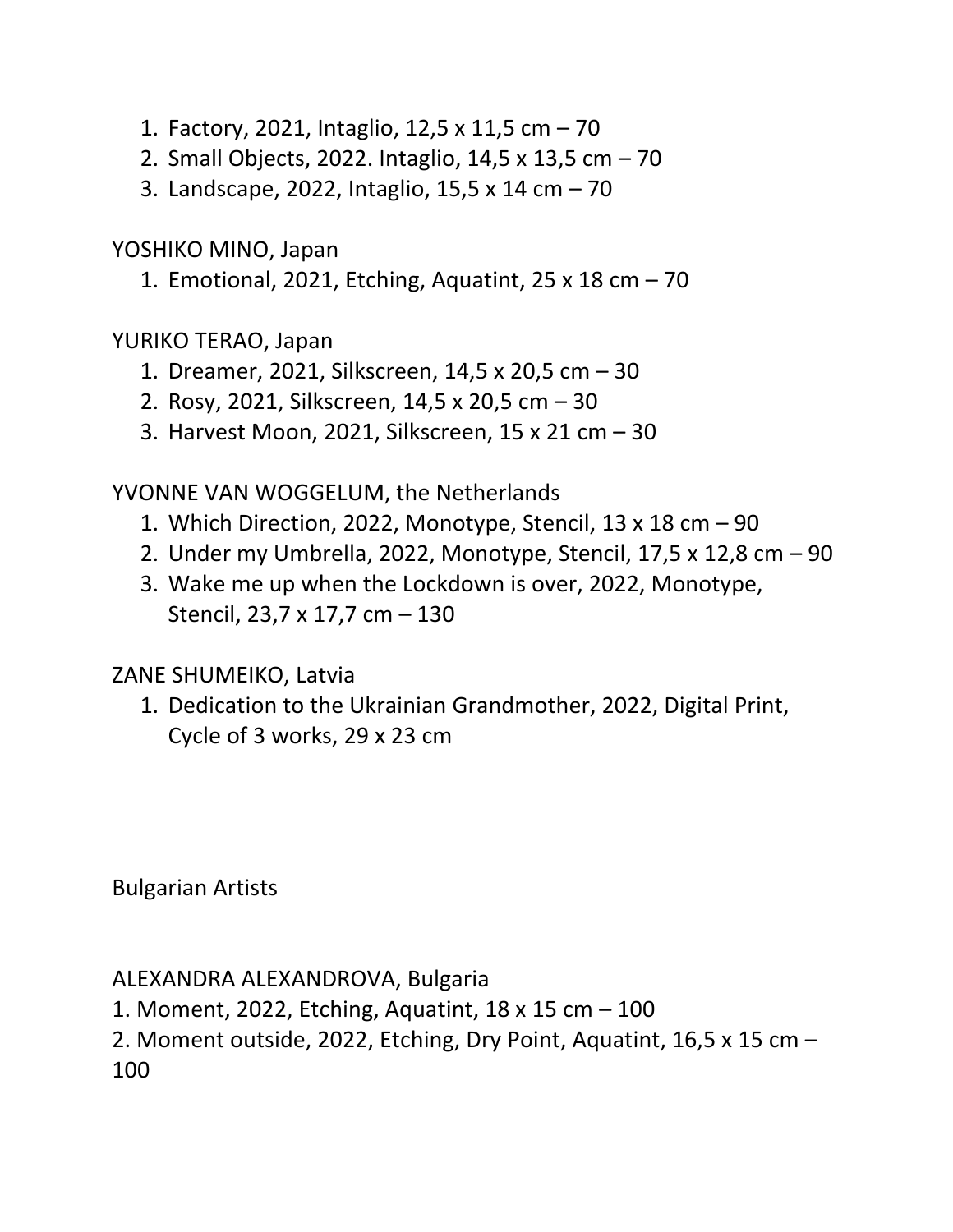#### ANELIYA MUSHNIKOVA, Bulgaria

1. Degression I, 2022, Etching, Aquatint, 10 x 6,6 cm – 100

- 2. Degression II, 2022, Etching, Aquatint, 10 x 6,6 cm 100
- 3. Degression III, 2022, Etching, Aquatint, 10 x 6,6 cm 100

AVRAM DIMITROV, Bulgaria

- 1. Waterfall, 2021, Monotype, 14,7 x 9,5 cm 70
- 2. Summer, 2021, Monotype, 8,8 x 15,9 cm 70

CHRISTOPHOR KRUSTEV, Bulgaria

- 1. Staging 1, 2022, Mixed Media, 15,5 x 15,5 cm 70
- 2. Staging 2, 2022, Mixed Media, 15,5 x 15,5 cm 70

# EVGENIY PANTEV, Bulgaria

- 1. Traces XX, 2022, Etching, Aquatint, 9,5 x 7 cm 80
- 2. Traces XXI, 2022, Dry Point, Roulette, 10 x 7 cm 80

IVAN NINOV, Bulgaria

- 1. Imaginary Landscape, 2022, Dry Point, 10,3 x 15,8 cm 110
- 2. Touch II, 2022, Dry Point, 10 x 15 cm 110

NIKOLAY ZLATANOV – KAYO, Bulgaria

1. Gorgon, 2022, Mixed Media, 22 x 16 cm – 100

2. Letter to…, 2022, Mixed Media, 18 x 18 cm – 100

ROKSANA MITOVA, Bulgaria

- 1. Mechanism, 2022, Etching, Aquatint, 15 x 18,5 cm 130
- 2. Disintegration, 2022, Etching, Aquatint, 15 x 18,5 cm 130

ROSITSA PASEVA, Bulgaria

1. Truth, 2022, Etching, 13 x 12,7 cm – 35

- 2. Meditation, 2022, Etching, 12,9 x 12,5 cm 35
- 3. Silence, 2022, Etching, 12,8 x 12,5 cm 35